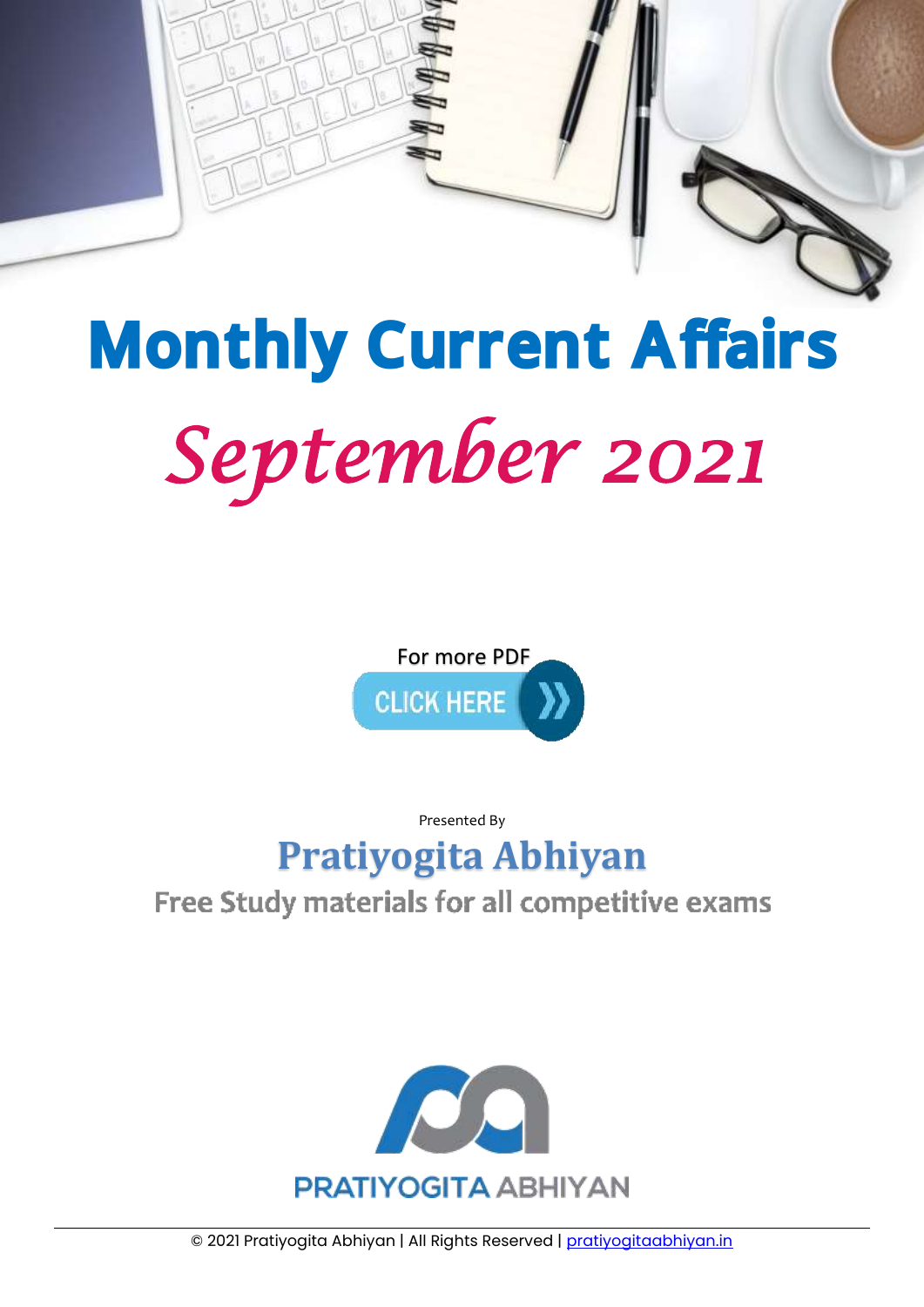# **Contents**

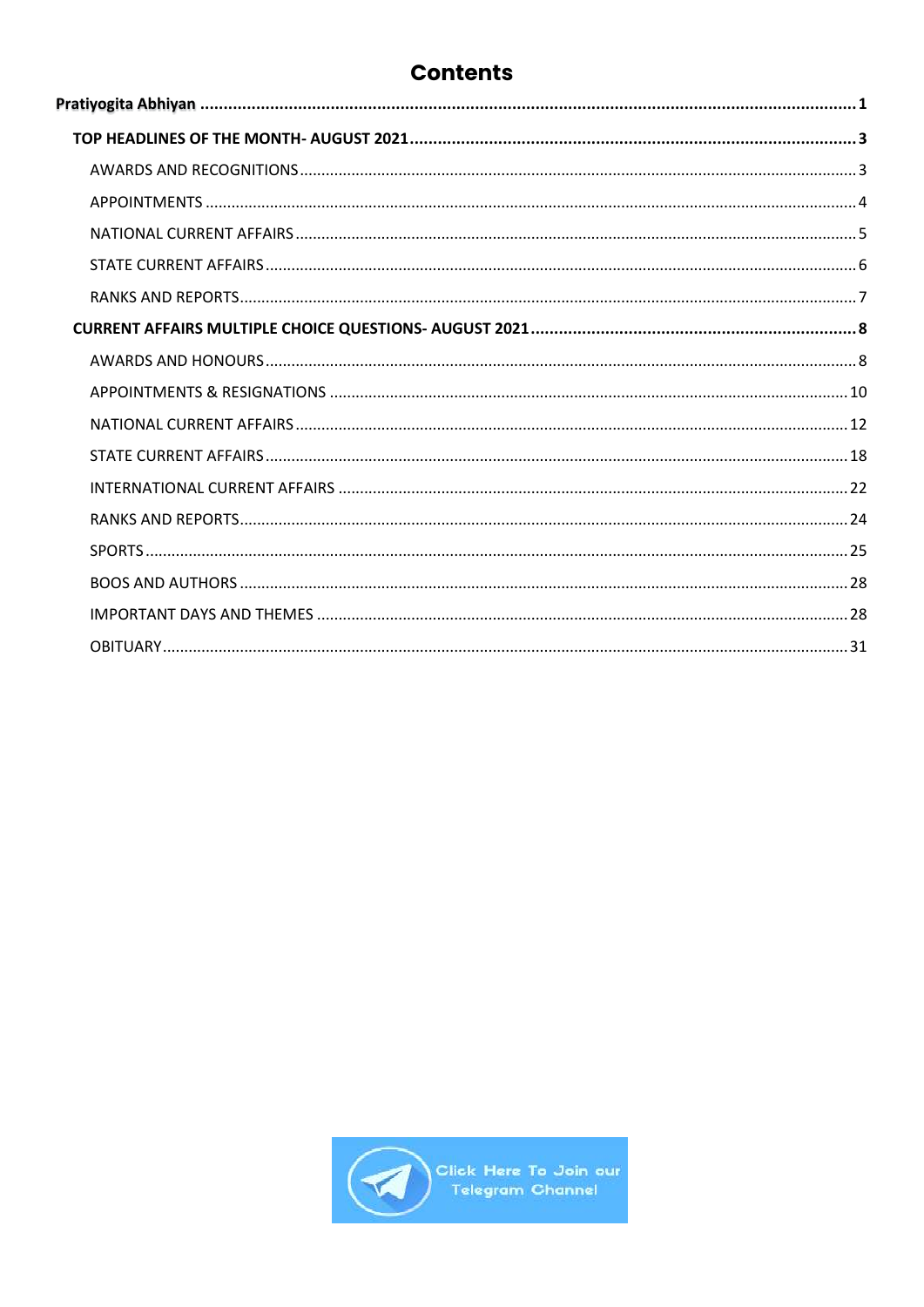# **TOP HEADLINES OF THE MONTH- AUGUST 2021**

# **AWARDS AND RECOGNITIONS**

- <span id="page-2-1"></span><span id="page-2-0"></span> A **humanitarian organization from Yemen** has been declared as the winner of the **2021 UNHCR Nansen Refugee Award.**
- Shanti Swarup Bhatnagar Prize for **science and technology** 2021, were announced during the 80th foundation day of the Council for Scientific and Industrial Research (CSIR).
- Brigadier **SV Sarasvati,** the Deputy Director-General of Military Nursing Service has been honoured with the **National Florence Nightingale Award 2020.**
	- o The National Florence Nightingale Award, the **highest national distinction** a **nurse** can achieve.
- **Bhanumati Gheewala** to get National Florence Nightingale Award **2021.**
- **National Institute of Open Schooling (NIOS),** run by the education ministry, has bagged global recognition from **UNESCO** for its innovative approach towards education.
	- o UNESCO headquarters: Paris, France; Head: Audrey Azoulay; Founded: 1945
- Mathematician **Anand Kumar** was conferred with the **Swami Brahmanand Award 2021** for his contribution in the field of education through his **'Super 30' initiative,** which prepares underprivileged students for the IIT entrance exam.
- Indian biologist **Shailendra Singh** has been awarded the **Behler Turtle Conservation Award** for bringing three critically endangered turtle conservation species back from the brink of extinction.
- Mexican photographer **Alejandro Prieto** has emerged as the winner of the **Bird Photographer of the Year (BPOTY) 2021.**
- Ramon Magsaysay Award 2021 names announced
	- o The Ramon Magsaysay Award is Asia's highest honor and is widely regarded as the region's equivalent of the Nobel Prize.
- **List of awardees of Ramon Magsaysay Awards 2021:**
	- o **Muhammad Amjad Saqib:** A visionary who founded one of the largest microfinance institutions in Pakistan, servicing millions of families.
	- o **Firdausi Qadri:** A Bangladeshi scientist who has been instrumental in discovering vaccines that have saved millions of lives.
	- o **Steven Muncy:** A humanitarian who has been helping the displaced refugees of Southeast Asia rebuild their lives.
	- o **WatchDoc:** A production house that ingeniously combines documentary filmmaking and alternative platforms to highlight underreported issues in Indonesia.
	- o **Roberto Ballon:** A fisherman from Southern Philippines who has led a community in restoring their rich aquatic resources and their primary source of livelihood.
- Odisha-born neurosurgeon **Dr Basant Kumar Misra** has been conferred the prestigious American Association of Neurological Surgeons' **'International Lifetime Achievement Award in Neurosurgery'.**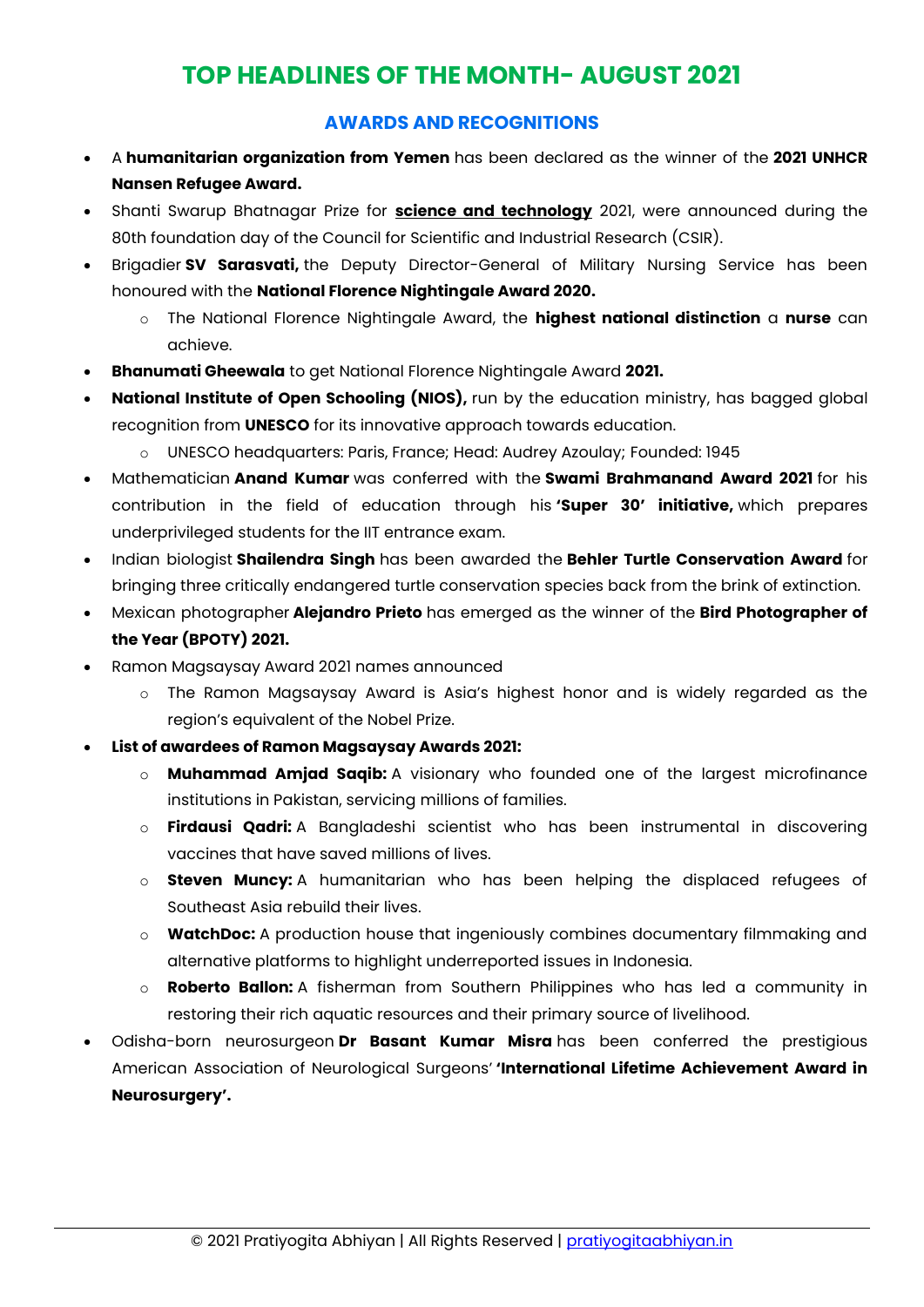# **APPOINTMENTS**

- <span id="page-3-0"></span> Vice Chief of the Indian Air Force Air Marshal, **Vivek Ram Chaudhari** has been appointed the next **Chief of Air Staff.**
	- o Indian Airforce founded: 8 October 1932; Headquarters: New Delhi.
- **Dorje Angchuk,** an Engineer in charge at the **Indian Astronomical Observatory of the Indian Institute of Astrophysics (IIA)** at Hanle in the Ladakh region, has been admitted as an Honorary Member of the **International Astronomical Union (IAU).**
	- o Angchuk is the **first and only Indian** to bag the position in the prestigious body.
- IRS officer **JB Mohapatra** was appointed as the chairman of the **Central Board of Direct Taxes.** His appointment was approved by the Appointments Committee of the Cabinet (ACC).
	- o Central Board of Direct Taxes Headquarters: New Delhi.
- Rajya Sabha Chairman, **M Venkaiah Naidu** has appointed **Dr PPK Ramacharyulu,** who is the secretary in the **Rajya Sabha Secretariat** since 2018, as the **secretary general.**
- The government has appointed **Harsha Bhupendra Bangari** as the new Managing Director (MD) of the **Export-Import Bank of India (EXIM Bank).**
- Export-Import Bank of India Founded: 1 January 1982; Headquarters: Mumbai, Maharashtra.
- Former IPS officer **Iqbal Singh Lalpura** has been appointed chairman of the **National Commission for Minorities.**
	- o Mukhtar Abbas Naqvi is the Hon'ble Union Cabinet Minister for Minority Affairs.
- The Comptroller and Auditor General (CAG) of India, **GC Murmu** was elected as the chairman of the assembly of the **Asian Organization of Supreme Audit Institutions (ASOSAI)** for a period of three years from **2024 to 2027.**
- Global Deputy CTO of State Bank of India, **Amit Saxena** has joined **RBI Innovation Hub** as the **Chief Technology Officer (CTO).** The Reserve Bank announced that it would set up **Reserve Bank Innovation Hub (RBIH)** to promote innovation across the financial sector by leveraging on technology and creating an environment that would facilitate and foster innovation.
- Former Supreme Court judge, Justice (Retired) **Indu Malhotra** will be the new **Ombudsman** cum Ethics Officer of **Delhi and Districts Cricket Association (DDCA)** for a period of one year was made.
- Nobel Peace Laureate **Kailash Satyarthi** has been appointed by UN Secretary-General Antonio Guterres as a **Sustainable Development Goals (SDG) Advocate** in the 76th UN General Assembly.
	- o Guterres appointed Satyarthi, STEM activist **Valentina Munoz Rabanal,** Microsoft President **Brad Smith** and K-pop superstars **BLACKPINK** as new SDG Advocates.
- The chief marketing officer of United Breweries, **Debabrata Mukherjee,** was unanimously elected chairman of the **Audit Bureau of Circulations (ABC) for 2021-2022.**
- **Aveek Sarkar,** the Editor Emeritus and Vice Chairman of the Ananda Bazar Group of Publications, was re-elected **Chairman of Press Trust of India (PTI),** the country's largest premier news agency.
	- o PTI Headquarters location: New Delhi; Founded: 27 August 1947.
- Lieutenant General **Gurbirpal Singh** has taken charge as the **34th Director-General** of the **National Cadet Corps (NCC).**
- NCC Founded: 16 April 1948; Headquarters: New Delhi.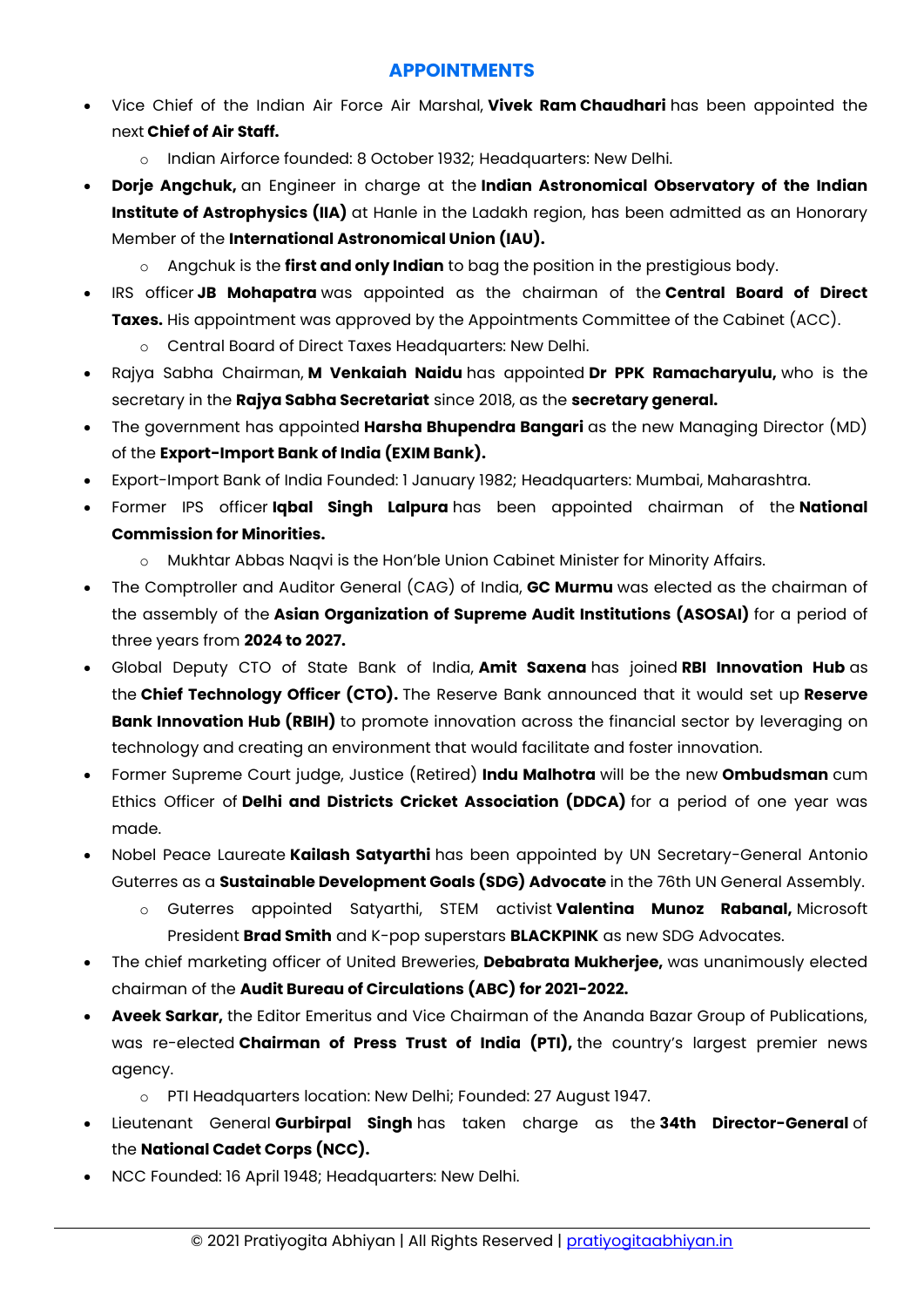#### **NATIONAL CURRENT AFFAIRS**

#### <span id="page-4-0"></span>**Supreme Court introduces FASTER system**

- **Supreme Court of India** has approved an electronic system named **FASTER (Fast and Secured Transmission of Electronic Records).**
- The FASTER system will be used for transferring **e-authenticated copies from courts to prisons.**
- 48th Chief Justice of India (CJI): Nuthalapati Venkata Ramana;
- Supreme Court of India Established: 26 January 1950.

#### **World's largest Khadi National Flag hoisted in Leh, Ladakh**

- The **world's largest national flag,** made up of **Khadi cloth,** has been installed in **Leh, Ladakh,** on the occasion of the **152nd birth anniversary** of **Mahatma Gandhi** on **October 02, 2021.**
- The Khadi national flag was inaugurated by Ladakh Lieutenant Governor **RK Mathur**.
- The tricolour is 225-feet long and 150-feet wide. It weighs around 1,000 kg.

#### **PM Modi to roll out National Digital Health Mission**

- Prime Minister **Narendra Modi** will announce the nationwide roll-out of the **National Digital Health Mission (NDHM),** which has been renamed as Pradhan Mantri Digital Health Mission (PM-DHM), on **September 27.**
- Under this, a unique digital health ID will be provided to the people, which will contain all the health records of the person.

#### **India becomes first Asian nation to launch 'Plastics Pact'**

- The new platform 'India Plastic Pact' is a joint effort of the **World-Wide Fund for Nature-India (WWF India)** and the **Confederation of Indian Industry (CII),** and envisions to create a world where plastic is valued and does not pollute the environment.
- The Pact targets the businesses to transition towards a circular economy for plastics by **2030.**

#### **Women and Child Development Minister inaugurates NUTRI GARDEN**

- The Union Minister for Women and Child Development, **Smriti Zubin Irani** inaugurated **NUTRI GARDEN** to mark the beginning of **Poshan Maah – 2021** a**t All India Institute of Ayurveda (AIIA).**
- Nutri kitchen garden/Nutri garden is a method of planting and harvesting nutrient-rich crops in residential houses or in their vicinity to meet the requirements of the family all year round.

#### **Ayush Minister Sarbananada Sonowal launches 'Y-Break' app**

 The Y-Break (or the **"Yoga Break)** mobile application is a unique five-minute Yoga protocol app, designed especially for working professionals to de-stress, refresh and re-focus at their workplace to increase their productivity, and consists of Asanas, Pranayam and Dhyana.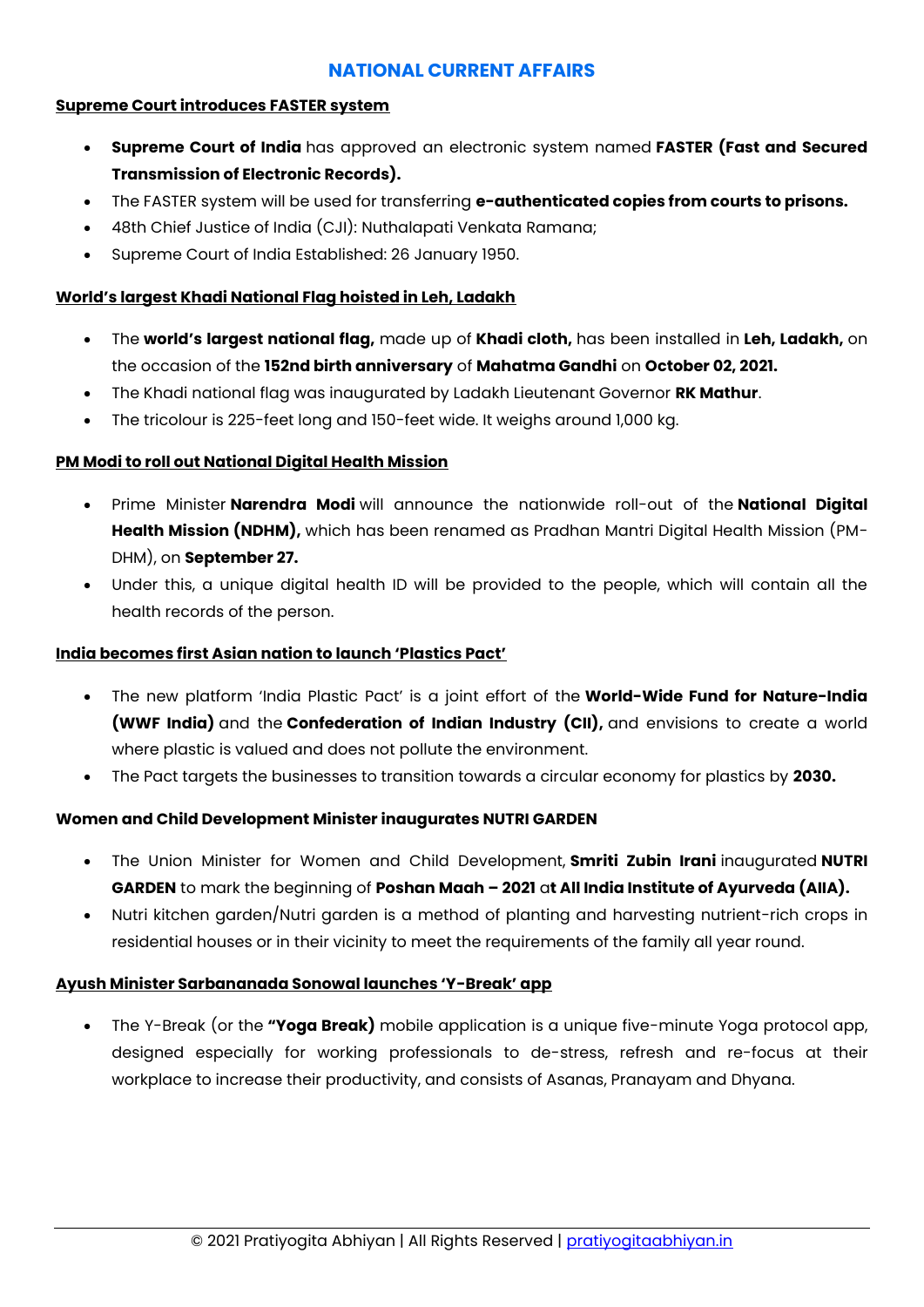#### **PM Modi visits Azadi@75 Expo in Lucknow**

- PM virtually handed over keys of **Pradhan Mantri Awas Yojana – Urban (PMAY-U)** houses to 75,000 beneficiaries in 75 districts of Uttar Pradesh and interacted with beneficiaries of the scheme of Uttar Pradesh.
- PM inaugurated and laid the foundation stone of **75 urban development projects** of the state under Smart Cities Mission and AMRUT.
- He flagged off 75 buses under FAME-II for seven cities including **Lucknow, Kanpur, Varanasi, Prayagraj, Gorakhpur, Jhansi and Ghaziabad.**
- PM announced the setting up of **Shri Atal Bihari Vajpayee Chair in Babasaheb Bhimrao Ambedkar University (BBAU), Lucknow.**

#### **Kiren Rijiju inaugurates India's first Sports Arbitration Centre in Gujarat**

- The Union Minister of Law and Justice, **Kiren Rijiju** has inaugurated the **first Sports Arbitration Centre of India** at **Ahmedabad in Gujarat.**
- This Sports Arbitration Centre of India (SACI) will serve as an independent body to fast track disputes in the sports sector and serve as a mechanism to redress issues related to sports.

# **STATE CURRENT AFFAIRS**

#### <span id="page-5-0"></span>**Uttarakhand, Punjab, Tamil Nadu get new governors**

- President **Ram Nath Kovind** has appointed **Lt Gen Gurmit Singh,** who retired as the deputy chief of Army, governor of Uttarakhand, a post which fell vacant after **Baby Rani Maurya** tendered her resignation.
- The President also appointed **Banwarilal Purohit,** as the Governor of **Punjab.**
- **R.N.Ravi** has been made the Governor of **Tamil Nadu.**
- Professor **Jagdish Mukhi,** Governor of Assam is appointed to discharge the functions of the Governor of **Nagaland** in addition to his own duties until regular arrangements are made.

#### **'Katley' declared as state fish of Sikkim**

- The **Government of Sikkim** has declared **'Cooper Mahseer'** locally named as **'Katley'** as the state fish. **Neolissochilus hexagonolepis** is the scientific name of the Cooper Mahseer.
- Chief Minister of Sikkim: PS Golay; Governor of Sikkim: Ganga Prasad.

#### **Nuakhai Juhar harvest festival celebrated in Odisha**

- **Nuakhai Juhar,** the agrarian festival of **Western Odisha,** was celebrated with religious fervour and tradition. It is celebrated 1 day after the celebration of **Ganesh Chaturthi.**
- Nuakhai is a crop festival celebrated by people of **Western Odisha** and **Southern Chhattisgarh**, to welcome the new rice of the season. **Nua means new and khai means food.**
- Chief Minister of Odisha: Naveen Patnaik and Governor is Ganeshi Lal.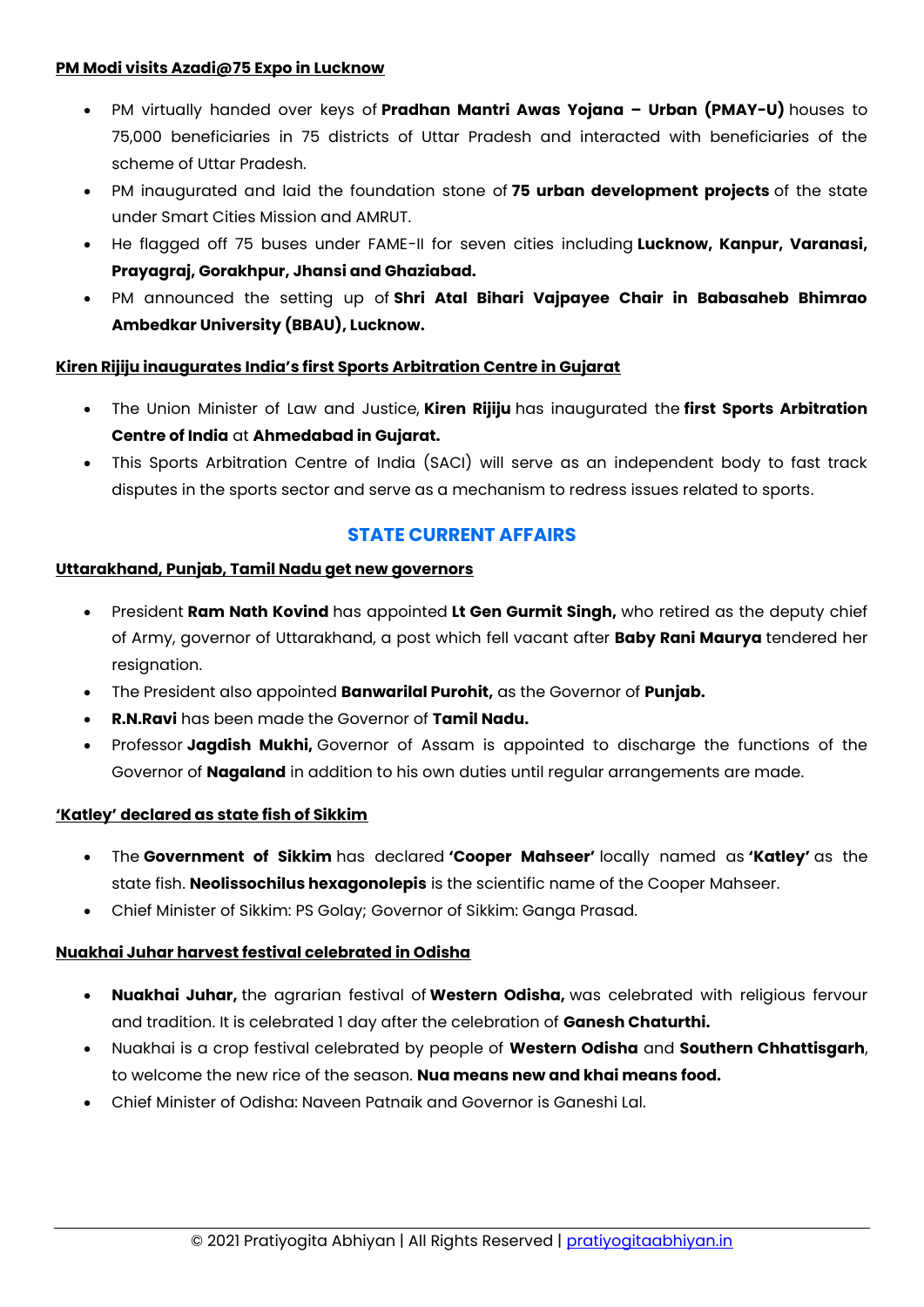#### **Tamil Nadu and Puducherry beaches get coveted 'blue flag' certification**

- Two more beaches in India have been awarded **"Blue Flag" certification,** an international ecolevel tag, taking the total number of such beaches in the country to **10**.
- The two beaches to receive the certification this year are **Kovalam in Tamil Nadu** and **Eden in Puducherry.**

#### **Other notable mentions**

- The world's highest **electric vehicle charging station** has been inaugurated in **Kaza village** of Lahaul and Spiti district in **Himachal Pradesh.** The electric vehicle charging station is set up at a height of **500 ft.**
	- o Himachal Pradesh CM: Jai Ram Thakur.
- **Assam** is setting up a tea Park at **Chayygaon in Kamrup District.**
	- o Assam Governor: Jagdish Mukhi; Assam Chief Minister: Himanta Biswa Sarma.
- Civil aviation minister **Jyotiradtiya Scindia** has launched a first of its kind **"Medicine from the Sky"** project in **Telangana.**
- **Haryana** has topped among all other states of the country in terms of installation of off-grid solar pumps under **Pradhan Mantri Kisan Urja Suraksha Evam Utthan Mahaabhiyaan (PM-KUSUM).** Haryana Chief Minister: **Manohar Lal Khattar.**
- **Bhupendra Patel** has been chosen as the new **Chief Minister** of **Gujarat** at the BJP legislature meeting. Gujarat Governor: Acharya Devvrat.
- **Tamil Nadu** state government has announced to set up **India's first dugong conservation reserve** at the northern part of the **Palk Bay.**
	- o Dugong are commonly known as **sea cows**. Tamil Nadu Chief Minister: MK Stalin.
- In Tripura, Union Finance Minister **Nirmala Sitharaman** has inaugurated a project called '**My Pad, My Right'.** Chief Minister of Tripura: **Biplab Kumar Deb**
- **Judima,** homemade rice wine from **Assam** and **Sojat Mehndi (Henna)** from **Rajasthan,** has been awarded the **geographical indication (GI) tag.**

#### **RANKS AND REPORTS**

#### <span id="page-6-0"></span>**India ranks 101 in Global Hunger Index 2021**

- **India's** rank has dropped to the **101st position** among **116 countries** in the **Global Hunger Index (GHI) 2021.** In 2020, India was placed at **94th** spot, out of 107 countries.
- Neighbouring countries like **Nepal (76), Bangladesh (76), Myanmar (71) and Pakistan (92)** are also in the 'alarming' hunger category but have fared better at feeding its citizens than India, according to the report.

#### **India ranks 46th in Global Innovation Index 2021**

- **India** has been ranked at **46th place** in the **Global Innovation Index 2021** released by **World Intellectual Property Organization (WIPO).** Top Position- **Switzerland**
- WIPO Headquarters: Geneva, Switzerland.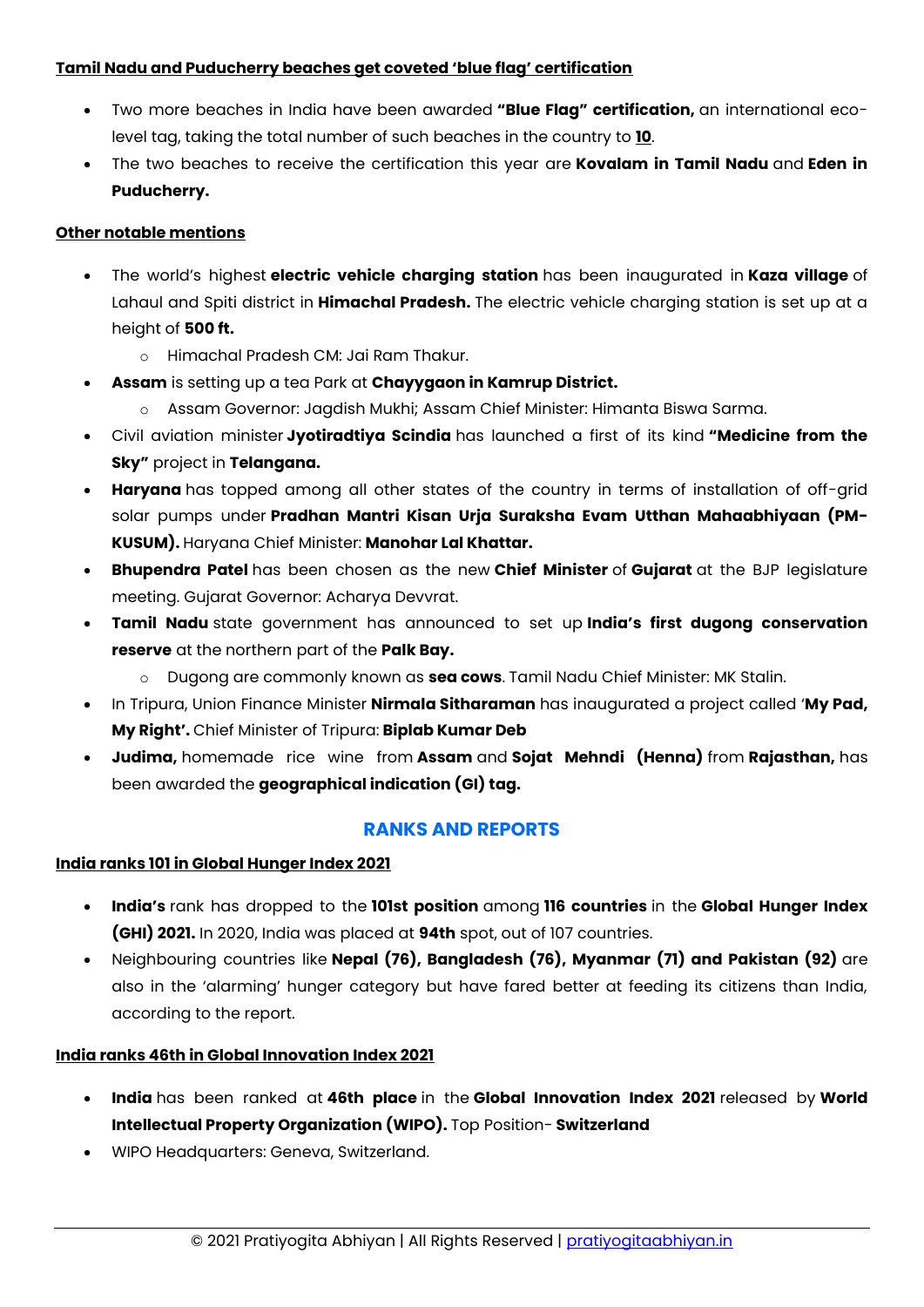#### **India will become 3rd largest importer by 2050**

- **India** could become the **world's third-largest importer by 2050,** according to a report released by the UK's Department of International Trade.
- With a **5.9 per cent** share of global imports by 2050, the country will become the third-largest importer, following China and the United States.

#### **PM Modi, Mamata Banerjee among TIME's 100 Most Influential People list**

 **TIME magazine** has unveiled its annual list of **'The 100 Most Influential People of 2021'.** Prime Minister **Narendra Modi,** West Bengal Chief Minister **Mamata Banerjee** and Serum Institute of India CEO **Adar Poonawalla** have been named among the world's 100 most influential people of 2021 by TIME magazine.

#### **Amul ranks 18th in Rabobank 2021 Global Dairy Top 20 Report**

- **Amul,** Gujarat Cooperative Milk Marketing Federation (GCMMF) has dropped two places to rank **18th** in **Rabobank's 2021 Global Top 20 Dairy Companies list.**
- French-based dairy company Lactalis has topped the list as the world's largest dairy company with a turnover of US \$23.0 billion.

# <span id="page-7-1"></span><span id="page-7-0"></span>**CURRENT AFFAIRS MULTIPLE CHOICE QUESTIONS- SEPTEMBER 2021**

| 1. | According to IIFL-Hurun India Rich List 2021,  |    | $[C]$ SBI                                      |
|----|------------------------------------------------|----|------------------------------------------------|
|    | who topped the list of India's riched person?  |    | [D] Yes Bank                                   |
|    | [A] Gautam Adani                               |    | Correct Answer - [B] HDFC Bank                 |
|    | [B] Mukesh Ambani                              |    | <b>Explanation: Headquarters of HDFC Bank:</b> |
|    | [C] Lakshmi Mittal                             |    | Mumbai, Maharashtra; MD and CEO of HDFC        |
|    | [D] Cyrus Poonawalla                           |    | Bank: Sashidhar Jagdishan;                     |
|    | Correct Answer - [B] Mukesh Ambani             | 4. | In September 2021, who among the following     |
| 2. | In September 2021, who among the following     |    | has been awarded the International             |
|    | won the Global Leadership Award, presented     |    | Prestigious Award (IPA) 2021?                  |
|    | by US-India Business Council (USIBC)?          |    | [A] Alok Pareek                                |
|    | [A] Shiv Nadar                                 |    | [B] Bhasker Sharma                             |
|    | [B] Azim Premji                                |    | [C] Surya Kant                                 |
|    | [C] Ratan Tata                                 |    | [D] Rajeshwar Dayal                            |
|    | [D] N.R. Narayana Murthy                       |    | Correct Answer - [B] Bhasker Sharma            |
|    | Correct Answer - [A] Shiv Nadar                | 5. |                                                |
| 3. | Who has received the most votes among          |    | coveted 'blue flag' certification.             |
|    | listed companies in India, leading to the bank |    | [A] Andhra Pradesh and Odisha                  |
|    | being awarded the 'Overall Most Outstanding    |    | [B] Goa and Tamil Nadu                         |
|    | <b>Company in India?</b>                       |    | [C] Kerala and Goa                             |
|    | $[A]$ ICICI Bank                               |    | [D] Tamil Nadu and Puducherry                  |
|    | [B] HDFC Bank                                  |    | Correct Answer - [D] Tamil Nadu and            |
|    |                                                |    |                                                |

# **AWARDS AND HONOURS**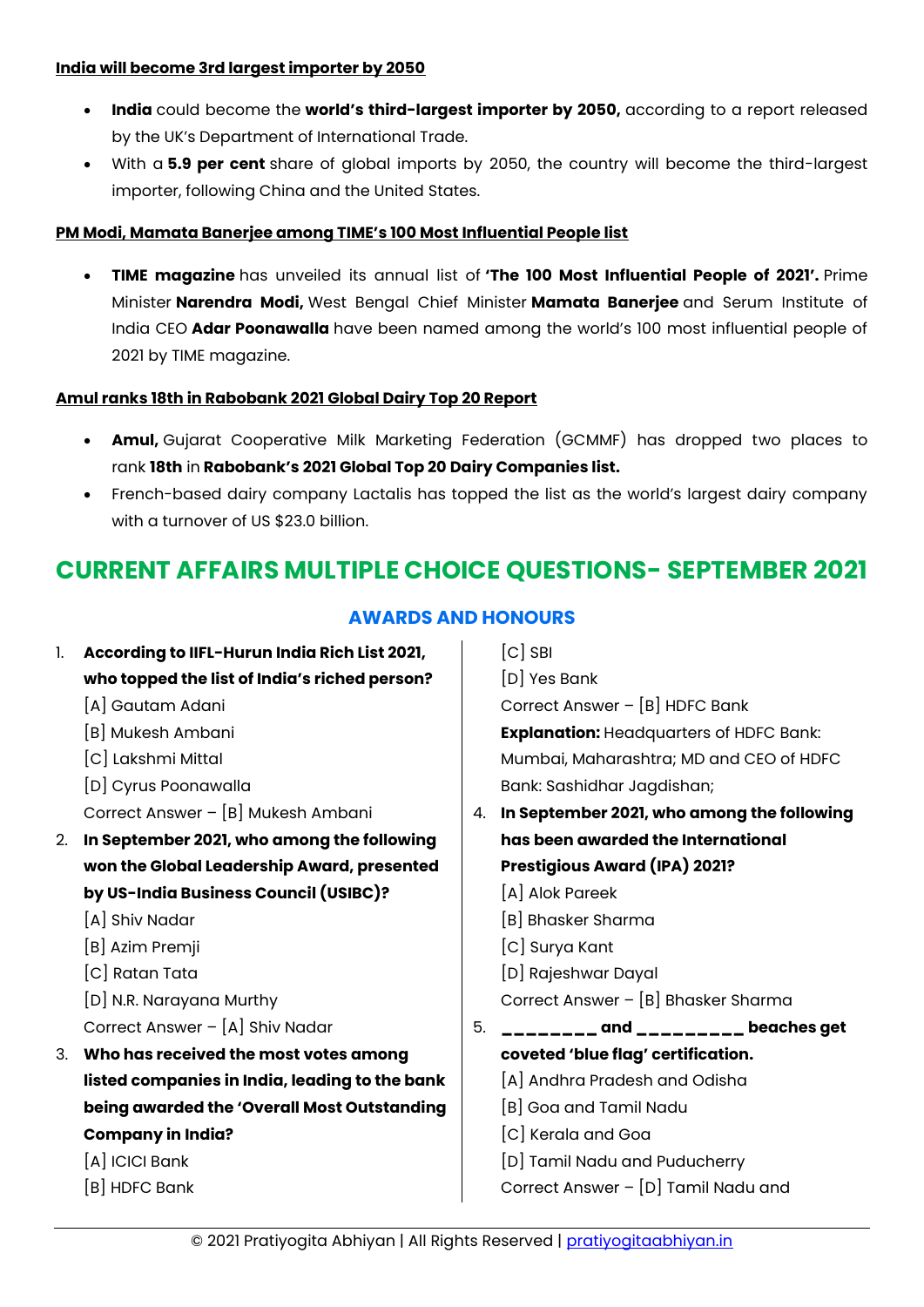#### Puducherry

**Explanation:** Two more beaches in India have been awarded "Blue Flag" certification, an international eco-level tag, taking the total number of such beaches in the country to 10. The two beaches to receive the certification this year are **Kovalam** in Tamil Nadu and **Eden** in Puducherry. Blue Flag certification is a globally recognised eco-label accorded on the basis of 33 stringent criteria in four major heads which are environmental education and information, bathing water quality, environmental management and conservation and safety and services in the beaches.

- 6. **Sirarakhong chilly and Tamenglong Orange are the newly Geographical Index (GI) tagged products of which state?**
	- [A] Ladakh
	- [B] Andaman & Nicobar Island
	- [C] Manipur
	- [D] Jammu and Kashmir

Correct Answer – [C] Manipur

**Explanation:** Two famous products of Manipur, Hathei chilli, which is found in Manipur's Ukrul district and is known for its unique flavour, and Tamenglong mandarin orange have been granted the Geographical Indication (GI) tag.

**Hathei chilly:** The Hathei chilly works as a good anti-oxidant and possesses high calcium and Vitamin C levels.

**Tamenglong mandarin orange:** The Tamenglong mandarin orange is bigger in size, weighing 232.76 grams on average. It is a unique sweet and sour flavour. It has high juice content (around 45 per cent) and is rich in ascorbic acid (48.12 mg/100ml). Chief Minister of Manipur: N. Biren Singh.

- 7. **In September 2021, who among the following has been conferred with Ramkrishna Bajaj Memorial Global Award?**
	- [A] Mukesh Ambani
	- [B] Shiv Nadar
- [C] Gautam Adani
- [D] Lakshmi Mittal
- Correct Answer [C] Gautam Adani
- 8. **In September 2021, who has won the prestigious Women's Prize for Fiction for her fantasy novel 'Piranesi'?**
	- [A] Emma Thompson
	- [B] Sophie Kinsella
	- [C] Susanna Clarke
	- [D] Lauren Child
	- Correct Answer [D] Lauren Child
- 9. **Who has been named as "2021 International Young Eco-Hero" for environmental achievements?**
	- [A] Ayaan Shankta
	- [B] Vikram Bisht
	- [C] Tanmay Tiwari
	- [D] Ashish Sharma
	- Correct Answer [A] Ayaan Shankta
- 10. **Who has won the has 2021 Women's Prize for Fiction for her second novel 'Piranesi'?**
	- [A] Brit Bennett
	- [B] Clare Chambers
	- [C] Susanna Clarke
	- [D] Amanda Craig
	- Correct Answer [C] Susanna Clarke
- 11. **Which of the following Indian news portals has received the 2021 Free Media Pioneer Award instituted by the Vienna-based International Press Institute?**
	- [A] The Print
	- [B] ABP news
	- [C] The Wire
	- [D] NDTV news

Correct Answer – [C] The Wire

- 12. **Indian President Ram Nath Kovind conferred the National Florence Nightingale Awards 2020. The award in given in which field?**
	- [A] Healthcare
	- [B] Education
	- [C] Science & Innovation
	- [D] Classical Music

Correct Answer – [A] Healthcare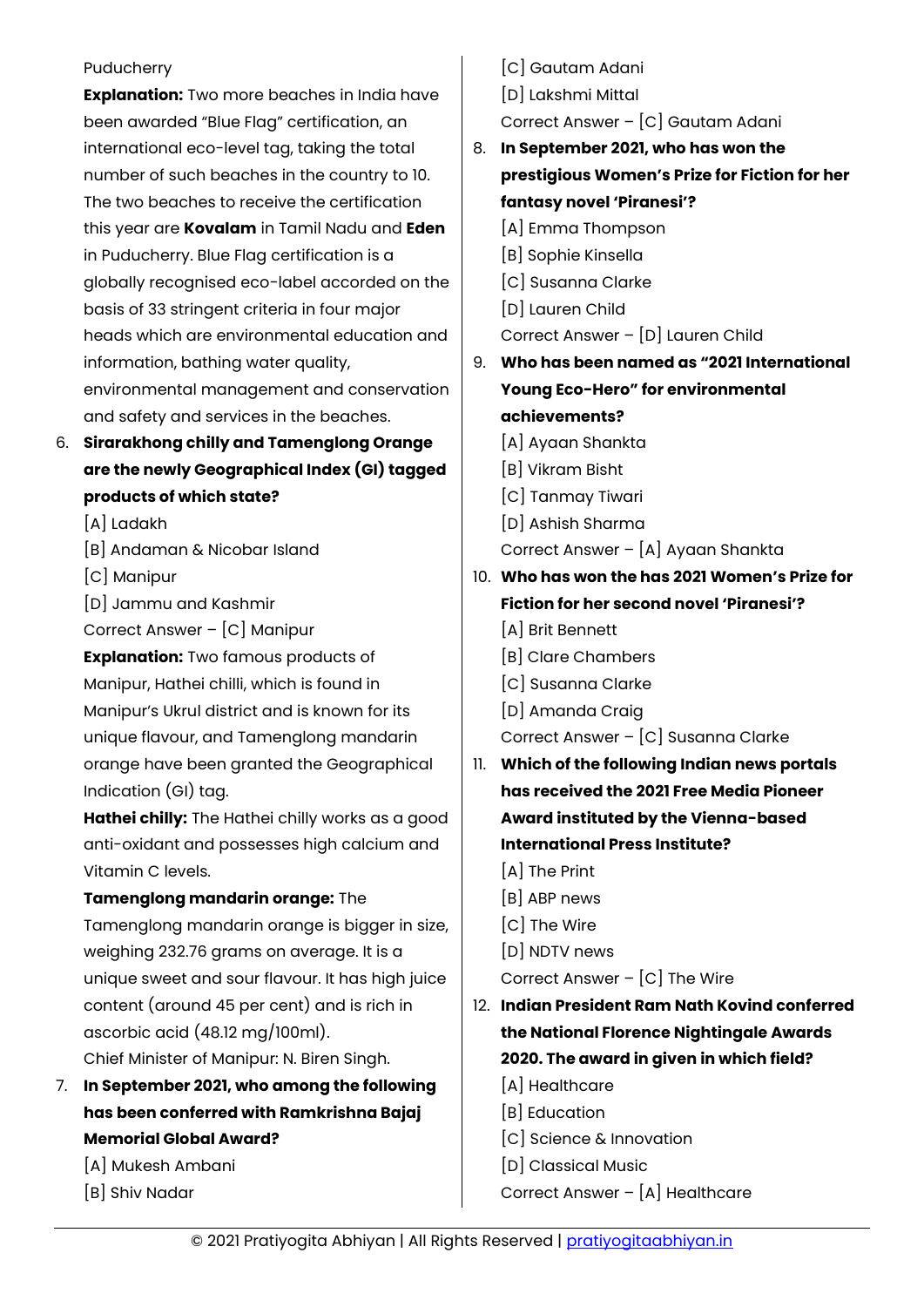- 13. **In September 2021, which of the following has won the prestigious King Sejong Literacy Prize 2021 of UNESCO International Literacy Prizes?**
	- [A] Indira Gandhi National Open University
	- [B] National Institute of Open Schooling
	- [C] Central Board of Secondary Education

[D] National Council of Educational Research and Training

Correct Answer – [B] National Institute of Open **Schooling** 

## 14. **Who has been selected for Florence Nightingale Award 2021?**

- [A] Shobhna Pathania
- [B] Samita Kothari
- [C] Bhanumati Gheewala
- [D] Anju Poonawala

Correct Answer – [C] Bhanumati Gheewala

15. **Zamboanga Sibugay-based fisherman and community environmentalist Roberto Ballon got the Ramon Magsaysay 2021.Zamboanga Sibugay is a province located in** 

**the\_\_\_\_\_\_\_\_\_\_\_\_\_\_\_.**

- [A] Philippines
- [B] Vietnam
- [C] Laos
- [D] Malaysia

Correct Answer – [A] Philippines

**Explanation:** The Ramon Magsaysay Award is Asia's highest honor and is widely regarded as the region's equivalent of the Nobel Prize.

16. **Name the first ever Indian to be selected as the Honorary Member of the International Astronomical Union (IAU) recently.**

[A] Chrisphin Karthick

[B] Somak Raychaudhury

- [C] Jayant Narlikar
- [D] Dorje Angchuk

Correct Answer – [D] Dorje Angchuk

**Explanation:** Dorje Angchuk, an Engineer in charge at the Indian Astronomical Observatory of the Indian Institute of Astrophysics (IIA) at Hanle in the Ladakh region, has been admitted as an Honorary Member of the International Astronomical Union (IAU). Angchuk is the first and only Indian to bag the position in the prestigious body.

# 17. **Dr. Firdausi Qadri won Ramon Magsaysay Award 2021 she is noted\_\_\_\_\_\_.**

[A] Vaccine Scientist

- [B] Environmentalist
- [C] Social Activist
- [D] Journalist

Correct Answer – [A] Vaccine Scientist **Explanation:** Bangladeshi vaccine scientist along with other 4 were conferred with Ramon Magsaysay Award 2021.Dr Qadri is an emeritus scientist at the International Centre for Diarrhoeal Disease Research,

Bangladesh.Other winners are Muhammad Amjad Saqib (Microfinance pioneer, Pakistan), Roberto Ballon (fisher and community environmentalist, Philippines), Steven Muncy for humanitarian work and refugee assistance (America) and Indonesian torch bearer for investigative journalism, Watchdoc. Known as Nobel Prize in Asia Ramon Magsaysay award was established in April 1957.

#### **APPOINTMENTS & RESIGNATIONS**

- <span id="page-9-0"></span>1. **Recently, Aveek Sarkar was re-elected as the chairman of \_\_\_\_\_\_\_\_\_\_\_\_\_\_.**
	- [A] Press Trust of India
	- [B] Press Information Bureau
	- [C] Doordarshan
	- [D] The Hindu

Correct Answer- [A] Press Trust of India **Explanation:** Aveek Sarkar, the Editor Emeritus and Vice Chairman of the Ananda Bazar Group of Publications, was re-elected Chairman of Press Trust of India (PTI), the country's largest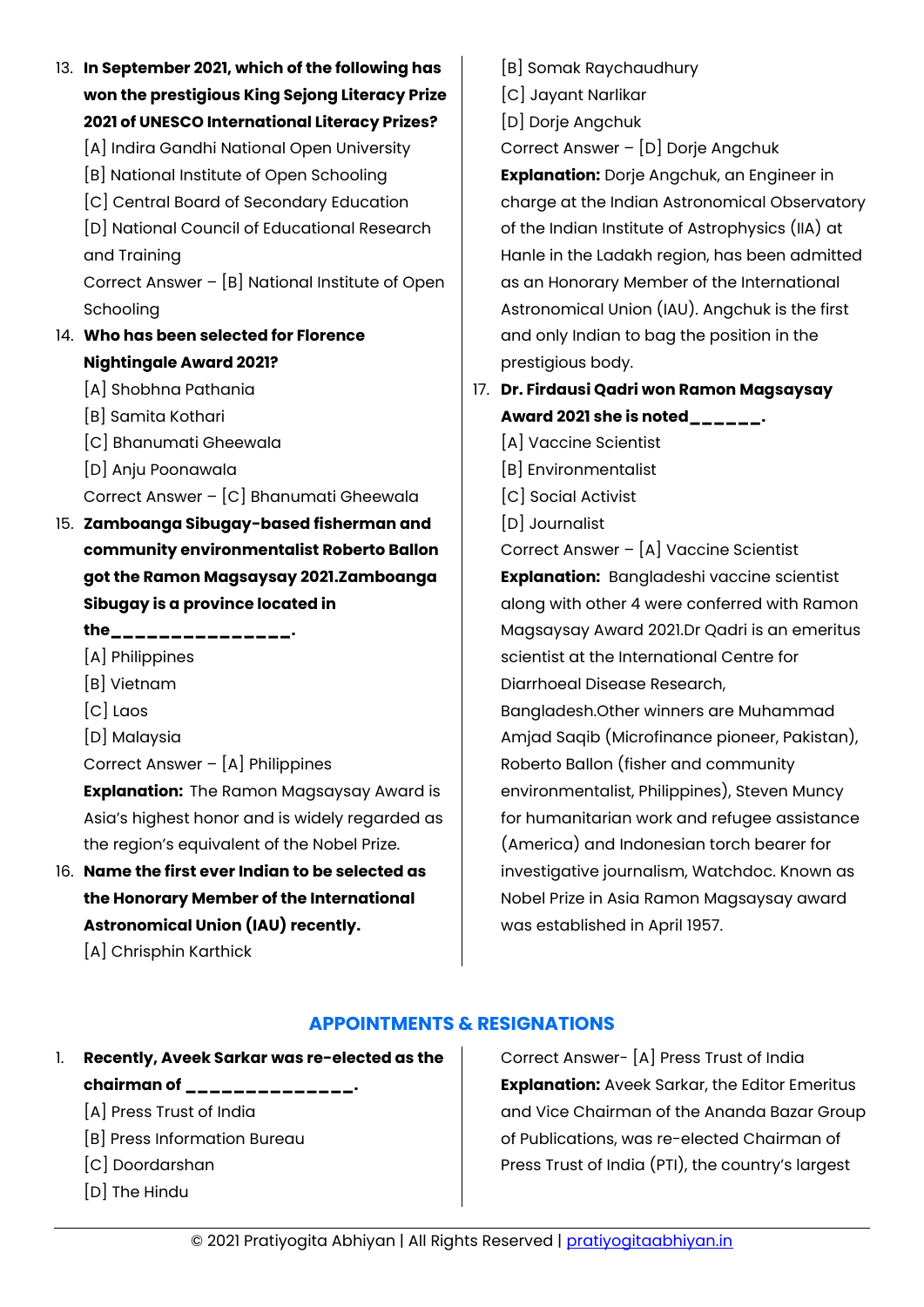premier news agency. PTI Headquarters location: New Delhi.

- 2. **Lieutenant General Gurbirpal Singh has been appointed as the new Director-General of which organisation?**
	- [A] Central Reserve Police Force
	- [B] National Cadet Corps
	- [C] Indian Coast Guard
	- [D] National Security Guard

Correct Answer – [B] National Cadet Corps

- 3. **Who has been appointed as the external auditor of the International Atomic Energy Agency (IAEA)?**
	- [A] Vinod Rai
	- [B] Shashi Kant Sharma
	- [C] G C Murmu
	- [D] Rajiv Mehrishi
	- Correct Answer [C] G C Murmu

**Explanation:** Comptroller and Auditor General (CAG) of India, G C Murmu has been appointed as the external auditor of the International Atomic Energy Agency (IAEA). His tenure will be valid for six years from 2022 to 2027

- 4. **Who has been elected as the Chairman of the Audit Bureau of Circulations (ABC) for the year 2021- 2022?**
	- [A] Ashok Sarin
	- [B] Tanmay Pandya
	- [C] Debabrata Mukherjee
	- [D] Vikram Kalra
	- Correct Answer [C] Debabrata Mukherjee
- 5. **In September 2021, who has been appointed President of All India Management Association (AIMA) for a period of one year?**
	- [A] Punit Goenka
	- [B] Sanjay Kirloskar
	- [C] CK Ranganathan
	- [D] Vineet Agarwal
	- Correct Answer [C] CK Ranganathan
- 6. **Who has been appointed as the Executive Director (ED) of Reserve Bank of India with effect from August 20, 2021?**

[A] Ajay Kumar

- [B] Nitin Chugh [C] Upma Goel [D] Arunava Banerjee Correct Answer – [A] Ajay Kumar 7. **Name the Indian who has been appointed as one of the 17 SDG Advocate by the UN** 
	- **Secretary-General in 2021.**
	- [A] Sonam Wangchuk
	- [B] Anand Kumar
	- [C] Laxmi Agarwal
	- [D] Kailash Satyarthi

Correct Answer – [D] Kailash Satyarthi **Explanation:** Nobel Peace Laureate Kailash Satyarthi has been appointed by UN Secretary-General Antonio Guterres as a Sustainable Development Goals (SDG) Advocate in the 76th UN General Assembly. The SDG Advocates use their considerable spheres of influence to reach new constituencies to act now and keep the promise of the Sustainable Development Goals for people and for the planet. The UN said climate action, bridging the digital divide, gender equality and the promotion of the rights of children are key issues to be championed by the new SDG Advocates.

- 8. **Who has been appointed as the next Chief of the Air Staff (CoAS), with effect from 1st October 2021?**
	- [A] Vijay Pal Singh Rana
	- [B] Suraj Kumar Jha
	- [C] Vivek Ram Chaudhari
	- [D] Vibhas Pande

Correct Answer – [C] Vivek Ram Chaudhari

- 9. **Who has been appointed as the Chairman cum Managing Director (CMD) of the National Small Industries Corporation Ltd?**
	- [A] Shikhar Singh
	- [B] Prakhar Kumar
	- [C] Suresh Jindal
	- [D] Alka Nangia Arora

Correct Answer – [D] Alka Nangia Arora **Explanation:** The National Small Industries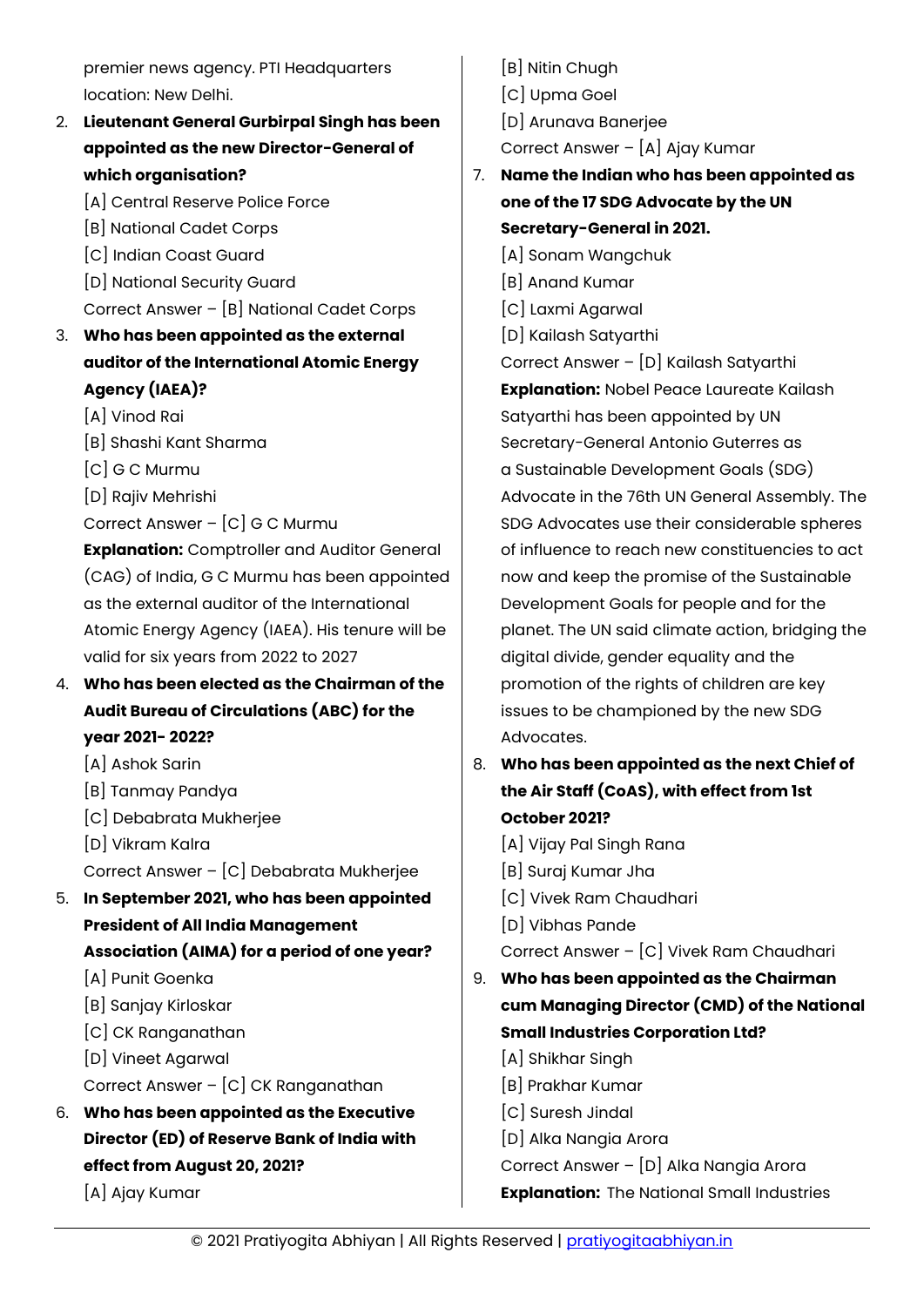Corporation Limited (NSIC) is a Mini Ratna company established in 1955. It falls under the Ministry of Micro, Small & Medium Enterprises of India and serves as a nodal agency for several schemes of the Ministry of MSME.

10. **In September 2021, who has joined RBI Innovation Hub as the CTO (Chief Technology Officer)?**

[A] Debadatta Chand

- [B] Amit Saxena
- [C] Gautam Guha
- [D] Vijay Dube
- Correct Answer [B] Amit Saxena
- 11. **Who has been appointed as the chairperson of the Indian National Space Promotion Authorization Centre (In-SPACe)?**
	- [A] Umesh Gupta
	- [B] Vipin Chandra
	- [C] Jitendra Sharma
	- [D] Pawan Kumar Goenka
	- Correct Answer [D] Pawan Kumar Goenka
- 12. **Which state government has appointed former SBI chairman, Rajnish Kumar as its economic advisor?**
	- [A] Telangana
	- [B] Tamilnadu
	- [C] Andhra Pradesh

# [D] Karnataka

Correct Answer – [C] Andhra Pradesh

- 13. **Who has been appointed as the as the new Managing Director (MD) of Export-Import Bank of India (EXIM Bank)?**
	- [A] SL Tripathy
	- [B] JB Mahopatra
	- [C] Hitendra Dave
	- [D] Harsha Bhupendra Bangari Correct Answer – [D] Harsha Bhupendra

Bangari

- 14. **Who has been appointed as the as the new secretary general of Rajya Sabha, the Upper House of Indian Parliament?**
	- [A] JB Mohapatra
	- [B] Rajnish Kumar
	- [C] Dorje Angchuk
	- [D] Parasaram Pattabhi Kesava Ramacharyulu Correct Answer – [D] Parasaram Pattabhi Kesava Ramacharyulu
- 15. **Who took over as the new director general (DG) of the Border Security Force?**
	- [A] Pankaj Kumar Singh
	- [B] Sanjay Arora
	- [C] Nakul Chopra
	- [D] Vivek Ram Chaudhari
	- Correct Answer [A] Pankaj Kumar Singh

# **NATIONAL CURRENT AFFAIRS**

- <span id="page-11-0"></span>1. **What is the new validity period of the Company Law Committee, formed by the Ministry of Corporate Affairs (MCA)?**
	- [A] December 2022
	- [B] November 2022
	- [C] October 2022
	- [D] September 2022

Correct Answer – [D] September 2022

**Explanation:** The Ministry of Corporate Affairs (MCA) has once again extended the tenure of the Company Law Committee by one year until September 16, 2022. Corporate affairs

secretary Rajesh Verma is the present chairperson of the committee. The committee was constituted in 2019 and has a total of 11 members. The committee was set up to suggest measures to improve the functioning of the National Company Law Tribunal (NCLT), make recommendations on issues pertaining to the implementation of the Companies Act and Limited Liability Partnership Act. The tenure of the panel was extended in 2020 also, till September 17, 2021.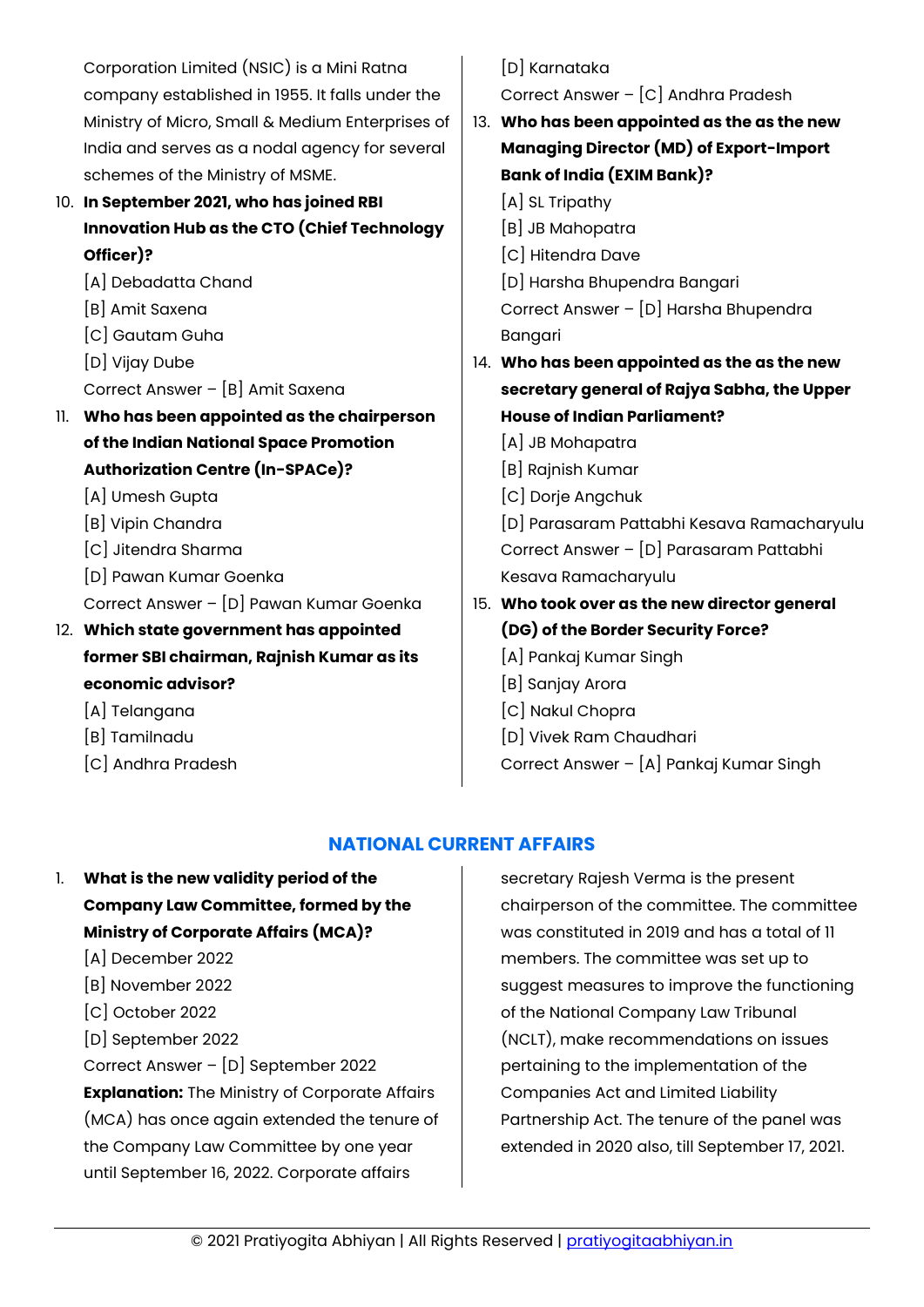Minister of Corporate Affairs: Nirmala Sitharaman.

- 2. **The Cabinet Committee on Economic Affairs (CCEA) has approved the continuation of the national scheme of "PM POSHAN in schools" , earlier known as 'National Programme for Mid-Day Meal in Schools till \_\_\_\_\_\_.**
	- [A] 2023-24
	- [B] 2024-25
	- [C] 2025-26
	- [D] 2026-27

Correct Answer – [C] 2025-26

**Explanation:** The national Mid-Day Meal Scheme in government and aided schools popularly will now be known as PM POSHAN Scheme and will also cover students of **balvatikas** or pre-primary classes. The Union Cabinet approved the roll-out of the 'PM POSHAN in Schools' scheme that will provide hot cooked meal to students of elementary classes in government and government-aided schools across the country.

- 3. **Which organization has launched a countrywide training and capacity building programme for women in dairy farming?**
	- [A] National Commission for Women
	- [B] NITI Aayog
	- [C] NABARD
	- [D] Dairy Development Board

Correct Answer – [A] National Commission for Women

- 4. **Defence Research and Development Organization (DRDO) has successfully conducted maiden test flight of which missile equipped with an indigenous active Radio Frequency (RF)?**
	- [A] Akash Prime
	- [B] Prithvi Advanced
	- [C] Dhanush
	- [D] Nirbhay
	- Correct Answer [A] Akash Prime
- 5. **In its present form, the GST regime has five tax rate slabs which one is not among them?**
- [A] Zero
- [B] 5%
- [C] 10%
- [D] 18%
- Correct Answer [C] 10%

**Explanation:** Currently, the GST regime has five broad tax rate slabs of zero, 5%, 12%, 18% and 28%, with a cess levied over and above the 28% on some goods, and special rates for items like precious stones and diamonds.

- 6. **The Tribal Cooperative Marketing Development Federation of India Limited (TRIFED) has entered into a Memorandum of Understanding (MoU) with which e-grocery platform for the promotion and sale of natural Van Dhan products?**
	- [A] BigBasket
	- [B] Flipkart Supermart
	- [C] Grofers
	- [D] Amazon Pantry

Correct Answer – [A] BigBasket

- 7. **Which CPSE is set to become the 11th Maharatna central public sector enterprise (CPSE)?**
	- [A] Bharat Electronics Limited
	- [B] Power Finance Corp. Ltd
	- [C] Bharat Petroleum Corporation Limited
	- [D] Engineers India Limited

Correct Answer – [B] Power Finance Corp. Ltd **Explanation:** Power Finance Corp. Ltd (PFC) is set to become the **11th Maharatna** central public sector enterprise (CPSE). The Maharatna dispensation was ushered in by the Union government for mega CPSEs to become global giants. PFC, India's **largest** non-banking financial company (NBFC) and among the 14 Navratna CPSEs, can invest up to ₹5,000 crore, or 15% of its net worth, in a single project apart from being granted enhanced powers by the government for undertaking mergers and acquisitions once it gets the Maharatna status. Navratna and Miniratna CPSEs can invest up to ₹1,000 crore and ₹500 crore, respectively.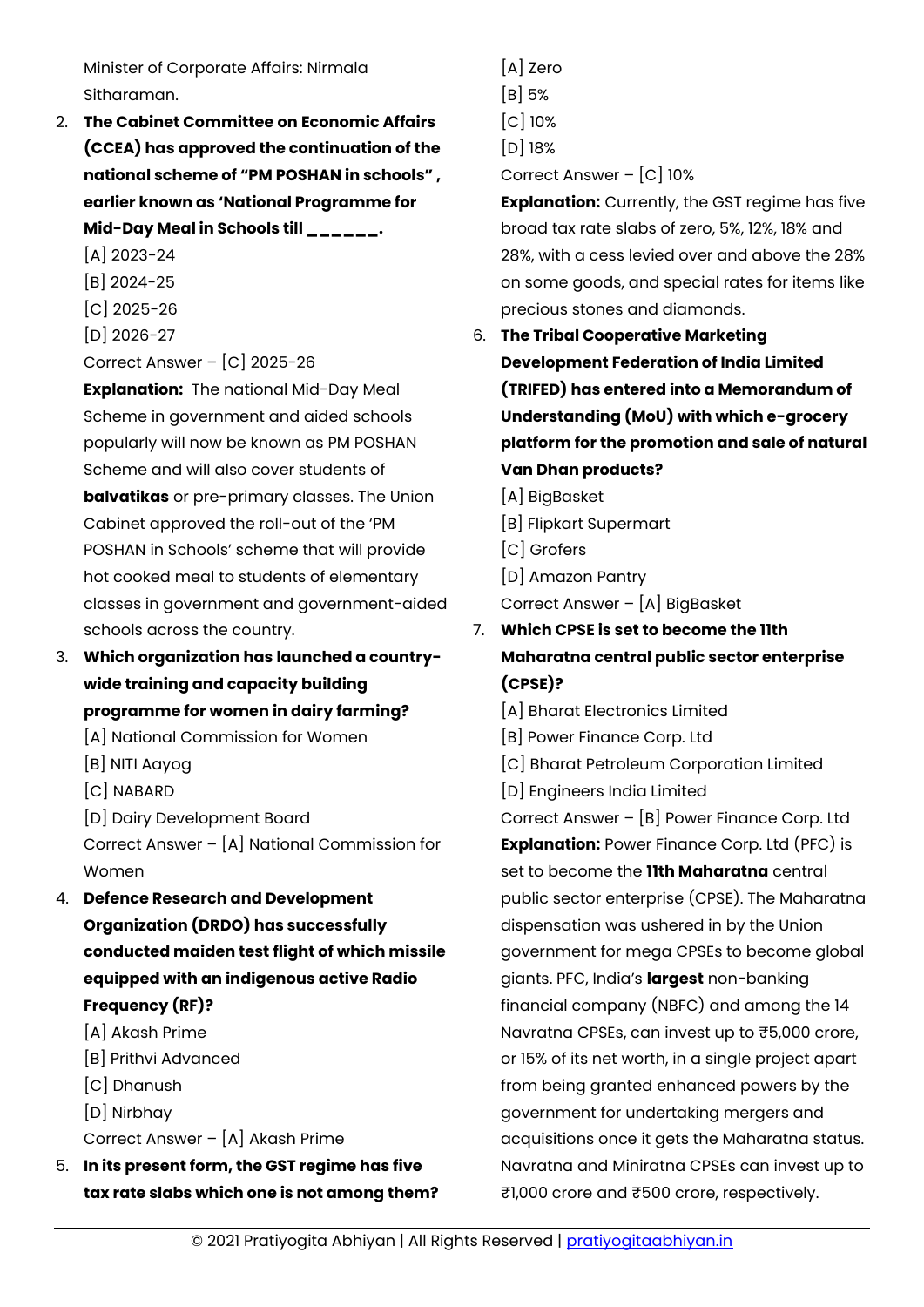- 8. **Under whose chairmanship the union education ministry constituted a 12-member committee to develop new curriculums for school, early childhood, teacher and adult education?**
	- [A] Mahesh Chandra Pant
	- [B] Govind Prasad Sharma
	- [C] K Kasturirangan
	- [D] Najma Akhtar

Correct Answer – [C] K Kasturirangan

9. **In September 2021, the anniversary of which of the following schemes is being celebrated as 'Arogya Manthan 3.0'?**

[A] Aam Admi Bima Yojana (AABY) [B] Rashtriya Swasthiya Bima Yojana (RSBY) [C] Pradhan Mantri Suraksha Bima Yojana [D] Ayushman Bharat Pradhan Mantri Jan Arogya Yojana (AB PMJAY) Correct Answer – [D] Ayushman Bharat Pradhan Mantri Jan Arogya Yojana (AB PMJAY) **Explanation:** Union Minister for Health Mansukh Mandaviya inaugurated the virtual inaugural session of the third anniversary of **AB PMJAY**, which will be celebrated as '**Arogya Manthan 3.0'**, on September 23, 2021. The anniversary of the AB-PMJAY is also observed as '**Ayushman Bharat Diwas'**. AB PM-JAY stands for Ayushman Bharat Pradhan Mantri Jan Arogya Yojan[A] Ayushman Bharat PM-JAY is a **centrally sponsored** scheme with the vision to achieve **Universal Health Coverage** (UHC). The Ayushman Bharat PM-JAY scheme aims to provide **free** and **cashless** healthcare services up to Rs **5 lacs per family per year**, for secondary and tertiary care hospitalizations to over 10.74 crore poor families. This scheme was launched on 23rd September **2018** in **Ranchi**, Jharkhand by the Hon'ble Prime Minister of India.

10. **Which of the following companies has become the first Indian SaaS startup to be listed on Nasdaq?** [A] BYJU'S

- [B] Unacademy
- [C] ThoughtSpot
- [D] Freshworks

Correct Answer – [D] Freshworks

- 11. **CISF official \_\_\_\_\_ became the "fastest Indian" to summit two peaks located in Africa and Russia.**
	- [A] Jyoti Pandey
	- [B] Rashmi Manral
	- [C] Vaishali Singh
	- [D] Geeta Samota

Correct Answer – [D] Geeta Samota

**Explanation:** CISF official Geeta Samota became the "fastest Indian" to summit two peaks located in Africa and Russi[A] Sub Inspector Geeta Samota had scaled **Mount Elbrus** in **Russia**, the *highest peak* in Europe. While Mt Elbrus (5,642 mts) is in Russia, the **Kilimanjaro peak** (5,895 mts) is located in **Tanzania** and is *Africa's highest* peak. Samota works with the Central Industrial Security Force (CISF), a central paramilitary force under the command of the Union home ministry.

- 12. **The Ministry of Education has formed the National Steering Committee for the development of National Curriculum Frameworks in September 2021. The committee will be chaired by whom?**
	- [A] K Radhakrishnan
	- [B] K Kasturirangan
	- [C] K. Sivan
	- [D] [A] S. Kiran Kumar

Correct Answer – [B] K Kasturirangan **Explanation:** The Ministry of Education has formed the National Steering Committee for the development of National Curriculum Frameworks on 21 September 2021. The committee will be chaired by K Kasturirangan. The committee will develop four National Curriculum Frameworks- including the National Curriculum Framework for School Education, and National Curriculum for Early Childhood Care and Education.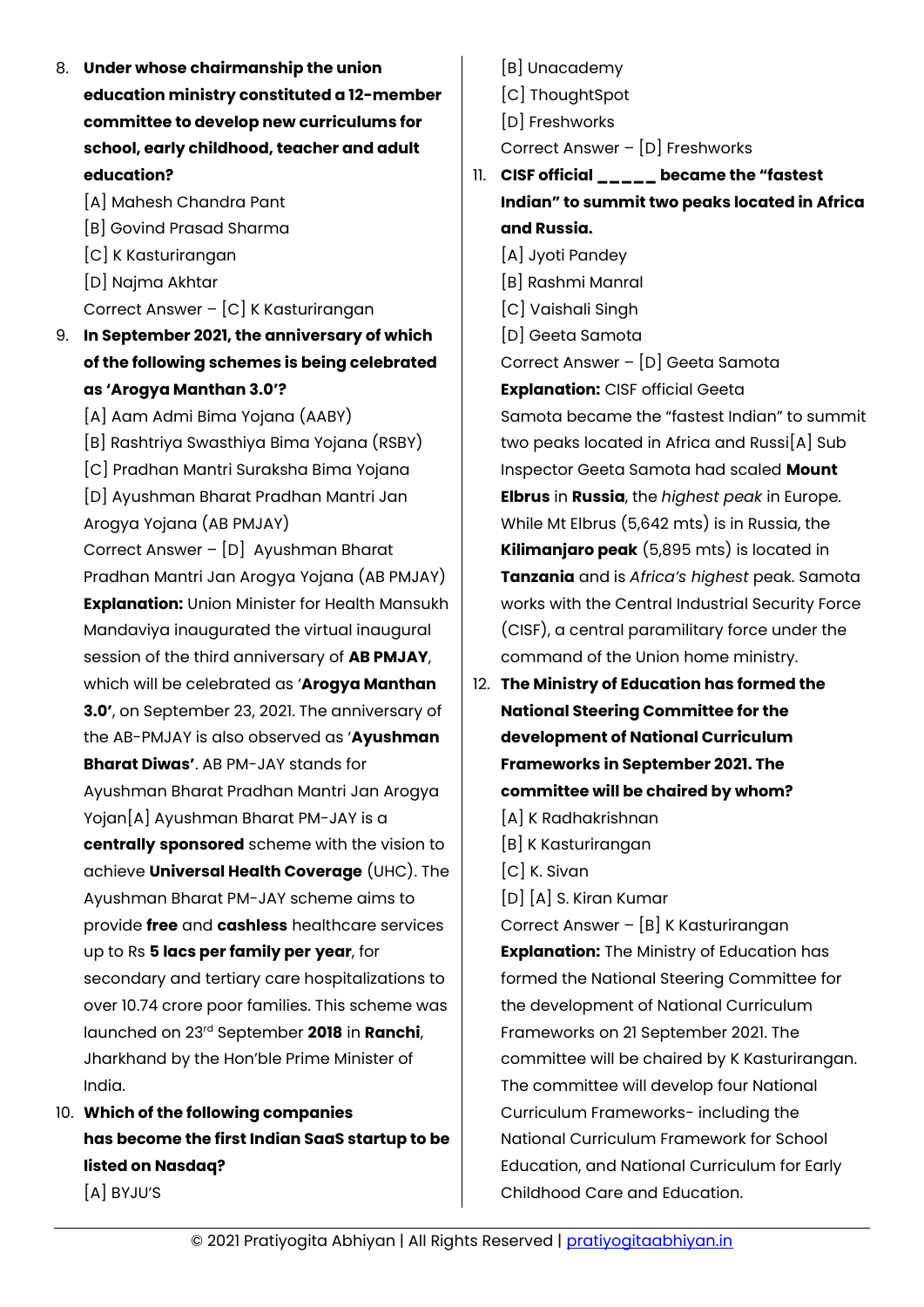13. **India's first indigenous luxury cruise liner is launched by \_\_\_\_\_\_\_\_\_\_\_\_\_\_.** [A] Indian Navy [B] Ministry of Tourism [C] IRCTC [D] Air India Correct Answer – [C] IRCTC **Explanation:** Cordelia Cruises is one of India's premium cruise liners and aspires to promote and drive the cruise culture in India through experiences that are "stylish, luxurious, and most importantly, inherently Indian." The luxury travel offering in the form of the indigenous cruise will take guests on-boards to some of the most popular Indian and international tourist destinations – such as Goa, Diu, Kochi, the Lakshadweep islands, and Sri Lanka. 14. **As a part of "Azadi ka Amrit Mahotsav" which ministry has launched "Ek Pahal" drive across the country?** [A] Ministry of Food Processing Industries [B] Ministry of Law and Justice [C] Ministry of Social Justice and Empowerment [D] Ministry of Agriculture Correct Answer – [B] Ministry of Law and **Justice** 15. **Which of the following ministries has decided to celebrate 'Vanijya Saptah' from 20 to 26 September,2021?** [A] Ministry of Cooperation [B] Ministry of Micro, Small and Medium Enterprises [C] Ministry of Commerce [D] Ministry of Finance Correct Answer – [C] Ministry of Commerce 16. **Who is the head of the committee constituted by Ministry of Defence for a comprehensive review of National Cadet Corps (NCC)?** [A] Vasudha Kamat [B] Anand Mahindra [C] MS Dhoni [D] Baijayant Panda Correct Answer – [D] Baijayant Panda **Explanation:** NCC Founded: 16 April 1948; NCC Headquarters: New Delhi. 17. **Prime Minister Narendra Modi launched \_\_\_\_\_\_\_\_, which has been created by merging Lok Sabha TV and Rajya Sabha TV.** [A] Hindustan TV [B] Bharat TV [C] Nation TV [D] Sansad TV Correct Answer – [D] Sansad TV 18. **The AI-based language translator software 'Project Udaan' has been launched by which Indian institute?** [A] IIT Kanpur [B] IIT Delhi [C] IIT Madras [D] IIT Bombay Correct Answer – [D] IIT Bombay 19. **What is the increased Foreign Direct Investment (FDI) in the Telecom sector under the automatic route?** [A] 49%  $[B]$  51%  $\left[$ C $\right]$  64% [D] 100% Correct Answer – [D] 100% 20. **According to the United Nations Conference on Trade and Development (UNCTAD) what will the growth rate of Indian economy in FY 2021-22?**  $[A] 6.5%$ [B] 7.2% [C] 7.7% [D] 7.9% Correct Answer – [B] 7.2% **Explanation:** The United Nations Conference on Trade and Development (UNCTAD) has pegged India's economic growth rate to hit a four-year high of 7.2 per cent for 2021 against a contraction of 7 per cent in 2020.At this rate, India would be the fastest growing economy after China, which is projected to grow by 8.3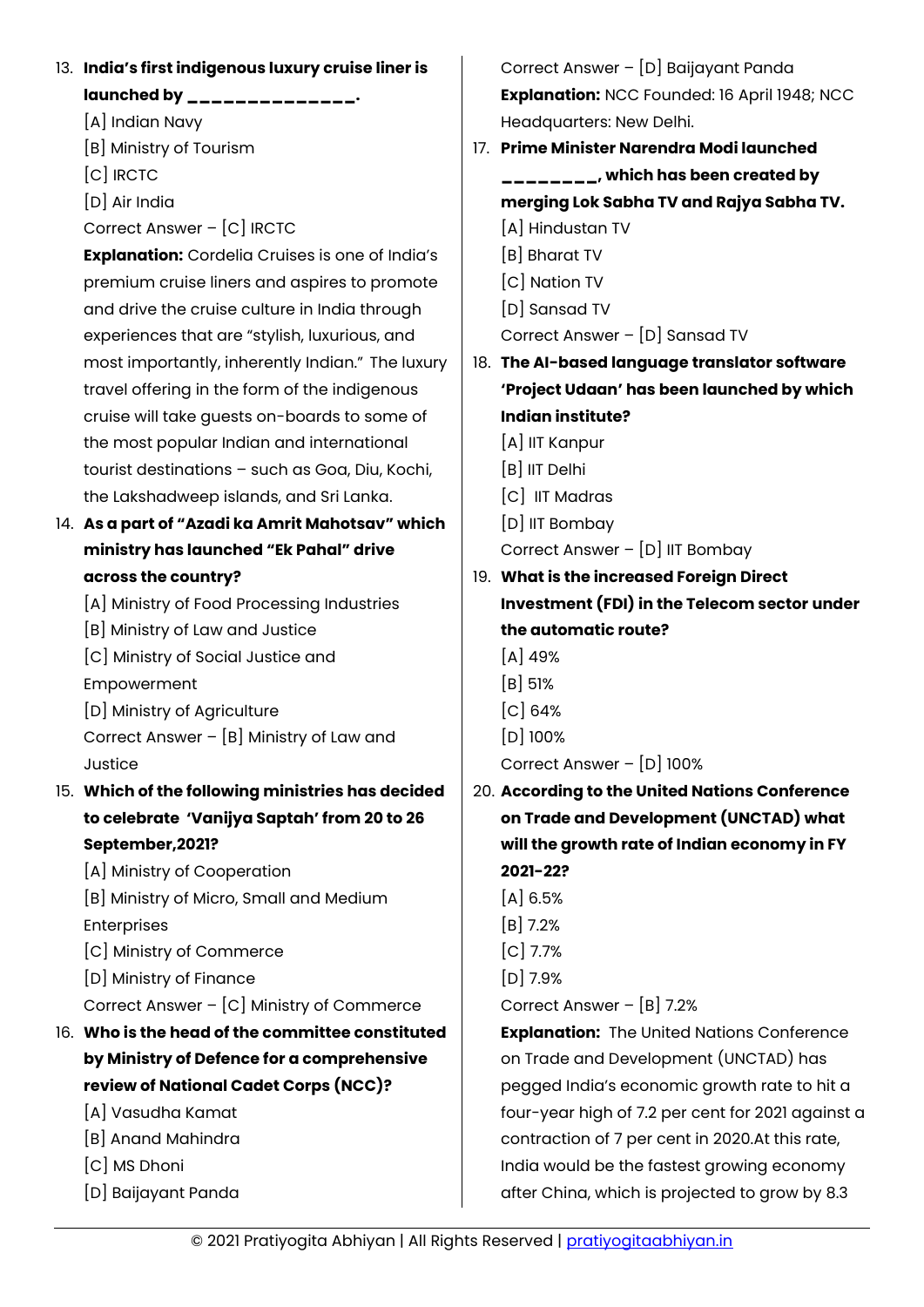per cent. Calculations are based on GDP at constant dollars in 2015.

- 21. **India is the first country in Asia to launch a Plastic Pact to promote circular economy for plastics. The pact has by CII in collaboration with which organistaion?**
	- [A] UNICEF India
	- [B] UNEP
	- [C] Facebook India

[D] World-Wide Fund for Nature-India Correct Answer – [D] World-Wide Fund for Nature-India

**Explanation:** The new platform 'India Plastic Pact' is a joint effort of the World-Wide Fund for Nature-India (WWF India) and

the Confederation of Indian Industry (CII), and envisions to create a world where plastic is valued and does not pollute the environment. The Pact targets the businesses to transition towards a circular economy for plastics by 2030.

- 22. **Indian conducted the 28th edition of bilateral Maritime Exercise (SIMBEX) 2021 with which country in the southern fringes of South China Sea?**
	- [A] Australia
	- [B] Phillippines
	- [C] Japan
	- [D] Singapore
	- Correct Answer [D] Singapore
- 23. **Which of the following Indian Navy's air stations, celebrated its diamond jubilee on 05 September 2021?**
	- [A] INS Hansa
	- [B] INS Dwarka
	- [C] INS Kadamba
	- [D] INS Sardar Patel
	- Correct Answer [A] INS Hansa

**Explanation:** The President's Colour is the highest honour bestowed on a military unit in recognition of its exceptional service to the nation.

- 24. **Indian Army participate in the Multi Nation 'Exercise ZAPAD 2021' that was held in which country?**
	- [A] Russia
	- [B] Germany
	- [C] Japan
	- [D] Australia

Correct Answer – [A] Russia

25. **In September 2021, India has approved how many solar parks with a cumulative capacity of 37 gigawatt (GW) under the solar park scheme?**

 $[A]$  13

- [B] 21
- [C] 33
- $[D]$  45

Correct Answer – [D] 45

**Explanation:** India has approved 45 solar parks with a cumulative capacity of 37 gigawatt (GW) under the solar park scheme. India's solar and wind generation recorded an all-time high of 43.1GW on 27 July 2021. India has also crossed the 100 GW milestone of installed renewable energy capacity. India is running the world's largest clean energy programme to achieve 175 GW of renewable capacity.

26. **India's economy grew by \_\_\_\_\_\_\_\_\_ during the April-June quarter of this financial year, as against a 24.4% contraction seen during the same period last year.**

 $[A]$  12.1% [B] 20.1% [C] 26.1% [D] 30.1% Correct Answer – [B] 20.1%

**Explanation:** India's economy grew by 20.1% during the April-June quarter of this financial year, as against a 24.4% contraction seen during the same period last year. The massive growth seen in the first quarter has made India the fastest-growing major economy across the globe. In the previous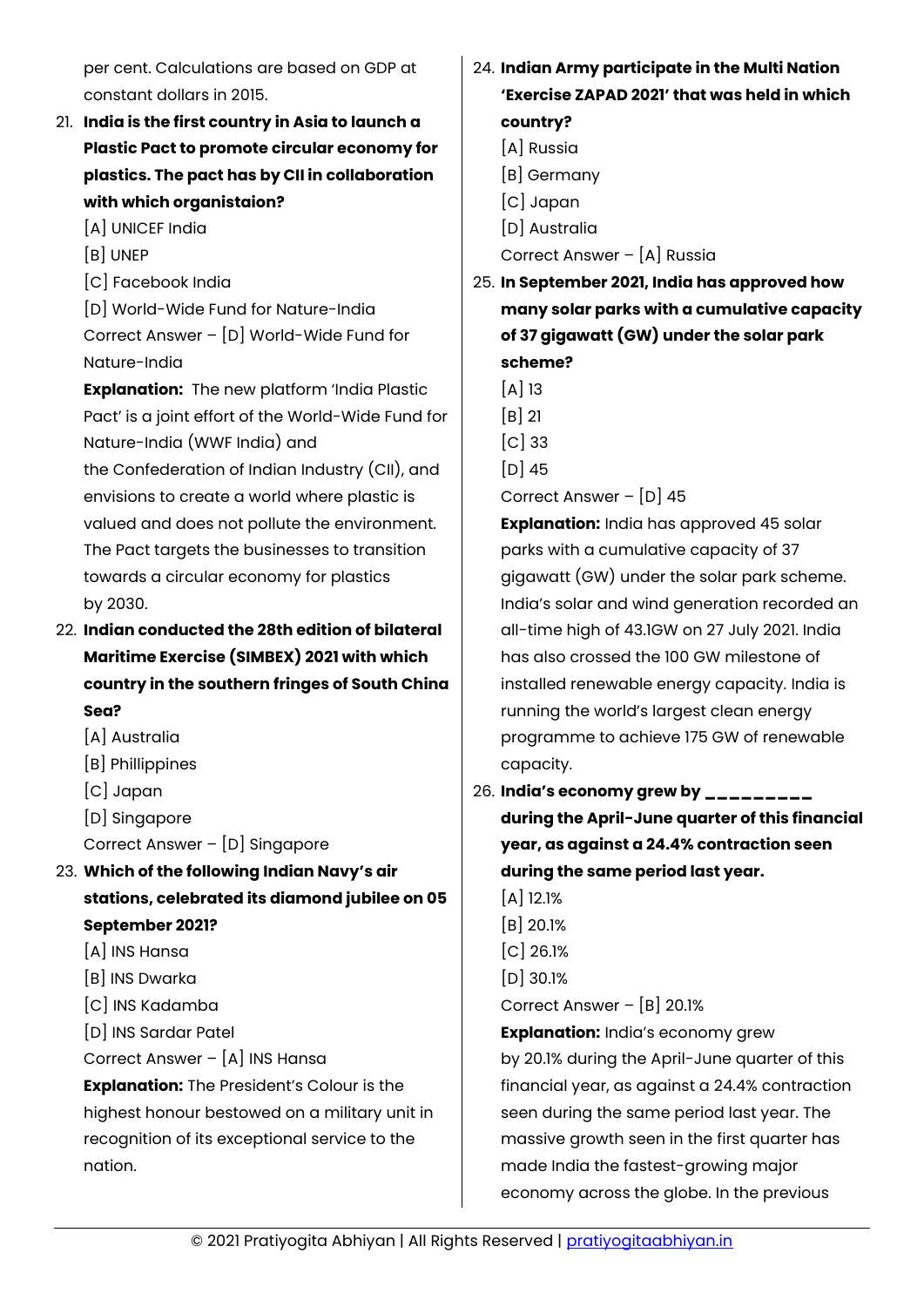quarter, India's economy had grown by 1.6%. For the full financial year 2020-21, India's GDP contracted by 7.3%.

# 27. **Which country hosted the 8th Meeting of Agriculture Experts of BIMSTEC Countries recently?**

- [A] Bhutan
- [B] Nepal
- [C] Sri Lanka
- [D] India

Correct Answer – [D] India

**Explanation:** BIMSTEC comprise of seven Member States including five from South Asia (Bangladesh, Bhutan, India, Nepal, Sri Lanka), and two from Southeast Asia, including Myanmar and Thailand.

- 28. **Which Indian frigate participated in the joint maritime drill between Indian Navy and German Navy at the Gulf of Aden?**
	- [A] Talwar
	- [B] Trisul
	- [C] Teg
	- [D] Trikand

Correct Answer – [D] Trikand

**Explanation:** The Indian Navy and the German Navy carried out a joint exercise in the Gulf of Aden near Yemen, in the Indian Ocean leg of Indo-Pacific Deployment 2021. The Indian Navy was represented by frigate "Trikand" while the German Navy was represented by frigate "Bayern".

- 29. **What is the eligibility age for making investment in National Pension System (NPS) now?**
	- [A] 18-60
	- [B] 18-65

[C] 18-70 [D] 18-75

Correct Answer – [C] 18-70

**Explanation:** The Pension Fund Regulatory and Development Authority (PFRDA) have increased the entry age for the National Pension System (NPS) from 65 years to 70 years. Earlier the eligible age to invest in NPS was 18-65 years which has now been revised to 18-70 years.

- 30. **What are total sanctioned strength judges in the Supreme Court of India?**
	- $[A]$  25
	- [B] 28
	- [C] 30
	- $[D]$  34

Correct Answer – [D] 34

**Explanation:** For the first time in the history of the Supreme Court, nine new judges, including three women, who had been appointed to the top court, took the oath of office. This was the greatest number of judges of the top court taking oath in one single day. With the latest appointments, the working strength of the top court has risen to 33 judges, against the sanctioned strength of 34.

31. **Prime Minister Shri Narendra Modi would release a special commemorative coin of how many rupees on the occasion of Birth Anniversary of Srila Bhaktivedanta Swami Prabhupada Ji on 1st September 2021?**

[A] 50 [B] 75 [C] 100 [D] 125 Correct Answer – [D] 125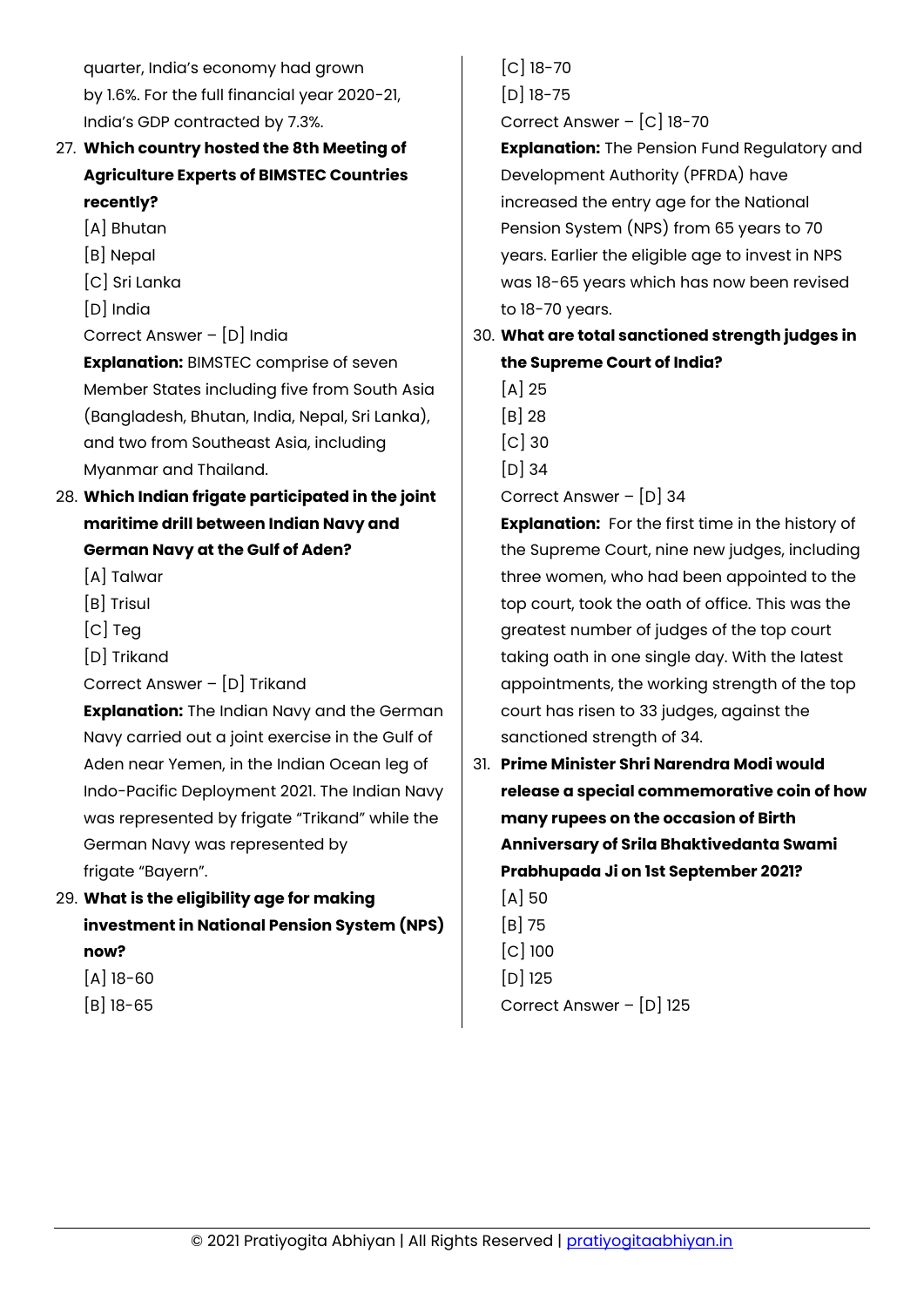# **STATE CURRENT AFFAIRS**

- <span id="page-17-0"></span>1. **Which of the following state has achieved the top position in the installation of off-grid solar pumps under PM-KUSUM?**
	- [A] Rajasthan
	- [B] Haryana
	- [C] Punjab
	- [D] Kerala

Correct Answer – [B] Haryana

**Explanation:** The centrally-sponsored PM-KUSUM scheme was launched in 2019 with the target to install 20 lakh standalone solar pumps. Under this scheme, farmers have to bear 40 per cent of the pump's cost, while the central and state governments subsidize the remaining 60 per cent for solar pumps that have a capacity of up to 10 HP. Haryana Chief Minister: Manohar Lal Khattar.

- 2. **India's first indigenously designed high ash coal gasification based Methanol Production Plant has been inaugurated in \_\_\_\_\_\_**
	- [A] Bengaluru
	- [B] Hyderabad
	- [C] Amaravati
	- [D] Vishakhapatnam

Correct Answer – [B] Hyderabad

**Explanation:** India's first indigenously designed high ash coal gasification based Methanol Production Plant has been inaugurated at BHEL R&D Centre, Hyderabad.

- 3. **MGR Railway Station became fully powered by solar energy recently. Where is it located?**
	- [A] Madurai
	- [B] Hyderabad
	- [C] Bengaluru
	- [D] Chennai
	- Correct Answer [D] Chennai

**Explanation:** Dr MG Ramachandran Central (DRM) or Chennai Central railway station will get 100 per cent of energy through Solar Energy. The Chennai Central railway station

comes under the South Central Railway (SCR) zone and which is going to become the world's largest green railway network. The station will now become the first Indian Railways station, which will get 100 per cent day energy through solar panels.

- 4. **Sweet Cucumber from which state has officially been certified by India's Registrar of Geographical Indications (GI) as an agricultural good unique to the state?**
	- [A] Nagaland
	- [B] Meghalaya
	- [C] Manipur
	- [D] Assam

Correct Answer – [A] Nagaland

**Explanation:** Sweet Cucumber from Nagaland has officially been certified by India's Registrar of Geographical Indications (GI) as an agricultural good unique to the state. It is the third agricultural products and fourth overall to be granted GI tag from Nagaland. GI tag has been granted under Geographical Indications of Goods (Registration and Protection) Act, 1999.Naga cucumber are mostly cultivated in Mon, Mokokchung, Peren and Wokha districts of the state.Tree tomato (tamarillo) and Naga king chilli are also tagged.

- 5. **The Government of India will host the first ever Global Buddhist Conference in November 2021 in which state?**
	- [A] Himachal pradesh
	- [B] Madhya Pradesh
	- [C] Gujarat
	- [D] Bihar
	- Correct Answer [D] Bihar
- 6. **Which of the following state/UT will host Defence Expo-2022?** [A] Delhi
	-
	- [B] Uttar Pradesh
	- [C] Rajasthan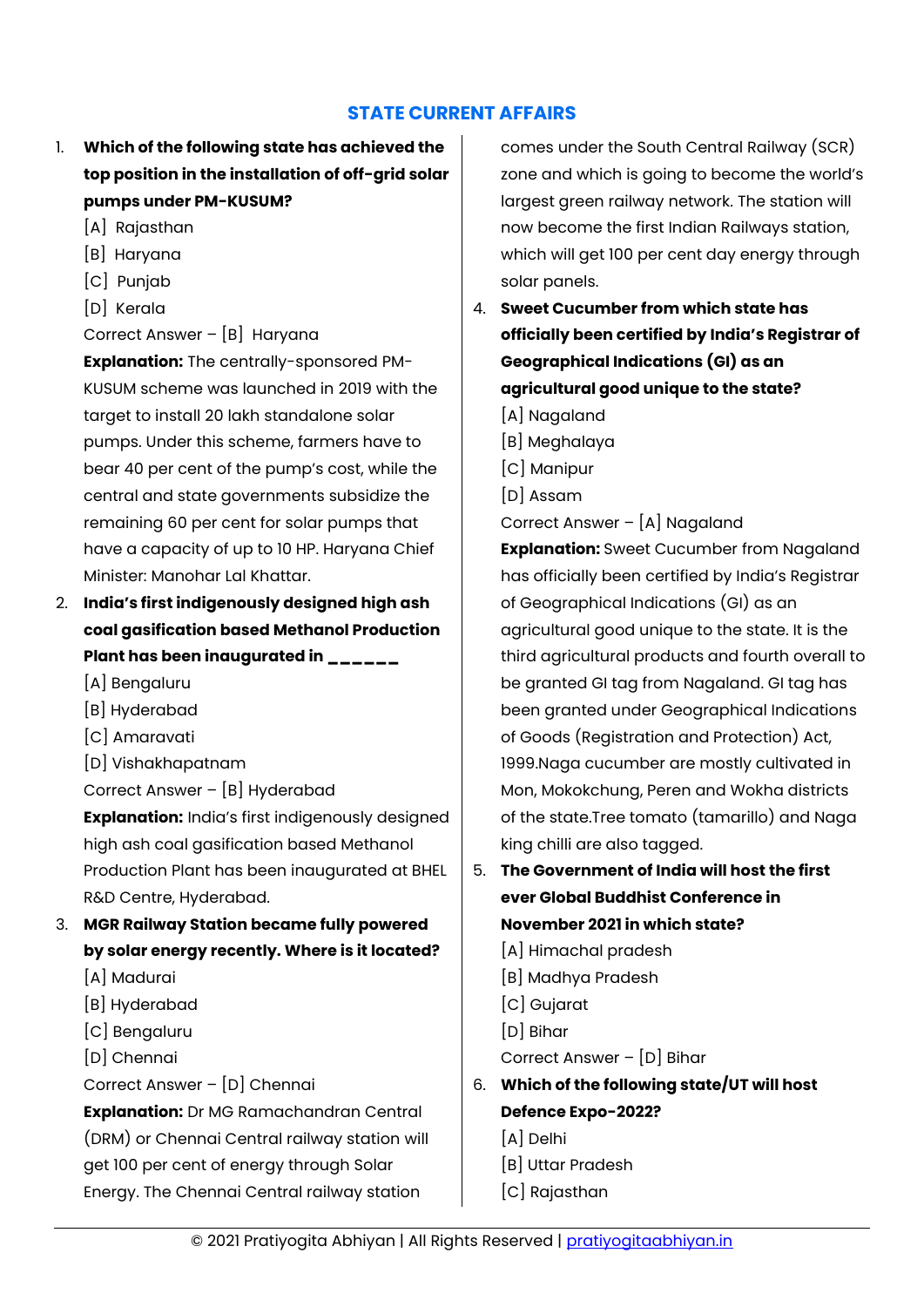# [D] Gujarat

## Correct Answer – [D] Gujarat

**Explanation:** Defence Expo-2022 will be held in Gandhinagar from 10th to 13th March next year. The aim of Defense Expo 2022 is to move from Make in India to make for the world. The Defence Expo-2022 will focus on making India a Defence manufacturing hub.

# 7. **Sojat Mehndi of which state has received the GI tag recently?**

- [A] Punjab
- [B] Maharashtra
- [C] Uttar Pradesh
- [D] Rajasthan
- Correct Answer [D] Rajasthan

**Explanation:** Judima, homemade rice wine from Assam and Sojat Mehndi (Henna) from Rajasthan, has been awarded the geographical indication (GI) tag. **About the Judima:** Judima is a local fermented drink made with rice, brewed by the Dimasa community in Assam.

**About the Sojat Mehendi:** Sojat Mehendi, originating from Mehendi leaves grown in Sojat, is naturally cultivated using rainwater. Sojat tehsil of the Pali district in Rajasthan has a suitable geological structure, topography and drainage system, climate and soil for naturally cultivating the mehndi leave crop.

- 8. **Union Law Minister Kiren Rijiju inaugurated country's first "Sports Arbitration Centre of India" that will serve as an independent body to fast-track disputes in the sports sector in which state?**
	- [A] Karnataka
	- [B] Haryana
	- [C] Gujarat
	- [D] Uttar Pradesh
	- Correct Answer [C] Gujarat
- 9. **Which state has decided to include Bajra from Kharif season 2021 under the 'Bhavantar Bharpayee Yojana'?** [A] Punjab
- [B] Bihar
- [C] Haryana
- [D] Jharkhand

Correct Answer – [C] Haryana

- 10. **The world's highest electric vehicle charging station has been inaugurated in which state?**
	- [A] Uttarakhand
	- [B] Sikkim
	- [C] Assam
	- [D] Himachal Pradesh

Correct Answer – [D] Himachal Pradesh **Explanation:** Himachal Pradesh Governor: Rajendra Vishwanath Arlekar; Himachal Pradesh CM: Jai Ram Thakur

- 11. **Indian Army will organize "Bijoya Sanskritik Mahotsav" from 26 to 29 September in** 
	- **\_\_\_\_\_\_\_.** [A] Bengaluru
	- [B] Kolkata
	- [C] Dehradun
	- [D] Leh
	- Correct Answer- [B] Kolkata

**Explanation:** Indian Army will organize "Bijoya Sanskritik Mahotsav" from 26 to 29 September in Kolkata. This Mahotsav will be observed to mark the golden jubilee of the India-Pak war 1971.

- 12. **Khadi and Village Industries Commission (KVIC) has set up Odisha's first-ever tussar silk yarn production centre in which district?**
	- [A] Kendrapara
	- [B] Cuttack
	- [C] Jajpur
	- [D] Ganjam
	- Correct Answer [B] Cuttack

**Explanation:** Khadi and Village Industries Commission (KVIC) has set up Odisha's firstever tussar silk yarn production centre at Choudwar in the Cuttack district. The centre will ensure local availability of tussar silk yarn, create local employment and reduce production costs. Tussar silk is one of the finest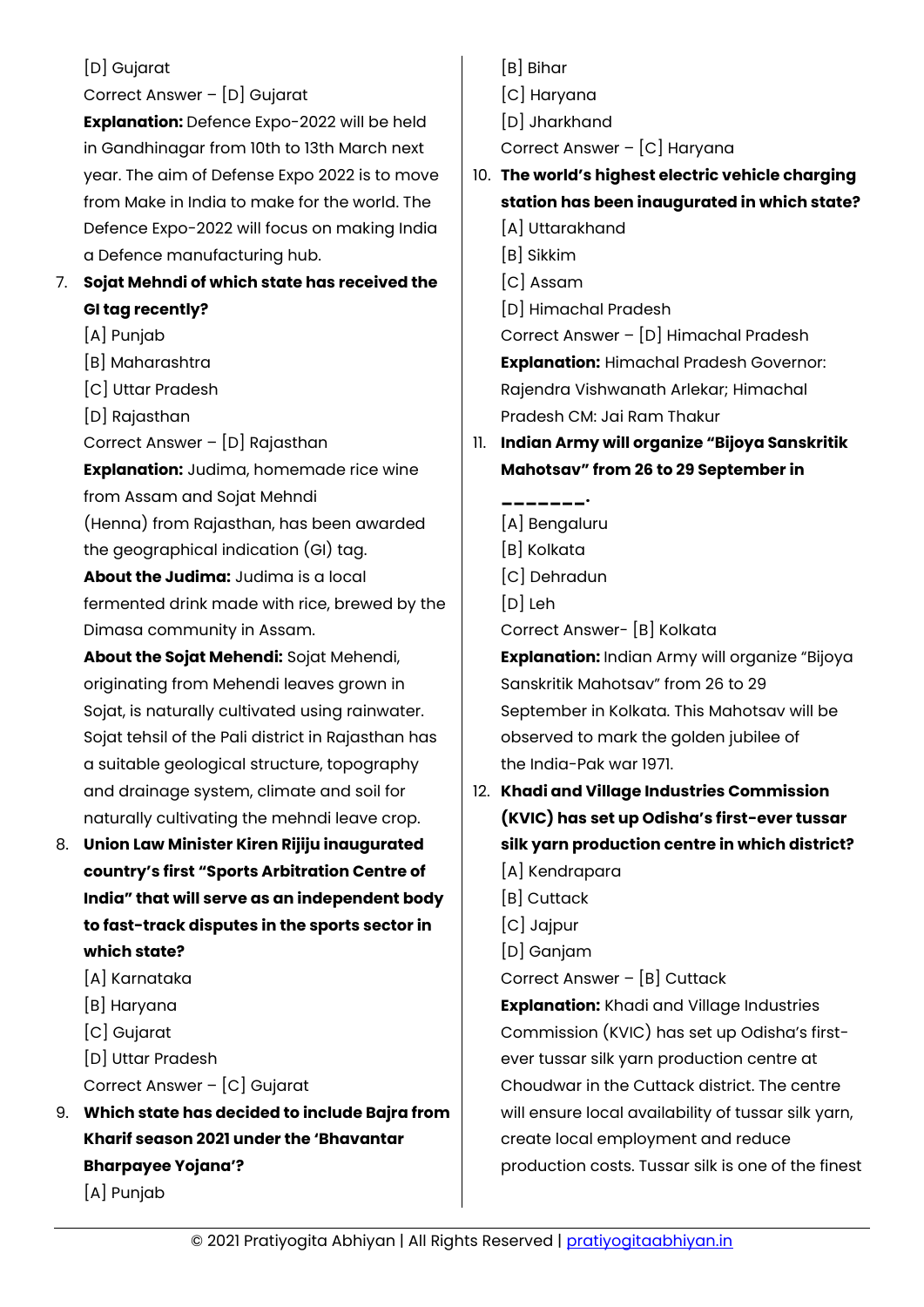varieties of silk. Silk comprises nearly 75% of the total khadi fabric production in Odisha.

# 13. **India's first dugong conservation reserve is planned to be established in which state?**

[A] Gujarat

- [B] Maharashtra
- [C] Tamil Nadu
- [D] Kerala

Correct Answer – [C] Tamil Nadu

- 14. **Which state government has decided to celebrate 17th September as Social Justice Day every year the birth anniversary of reformist leader E V Ramasamy Periyar?**
	- [A] Telangana
	- [B] Tamilnadu
	- [C] Andhra Pradesh
	- [D] Karnataka

Correct Answer – [B] Tamilnadu

# 15. **Which state goverment will set up a science city named after Rajiv Gandhi?**

- [A] Punjab
- [B] Maharashtra
- [C] Kerala
- [D] Karnataka

Correct Answer – [B] Maharashtra

**Explanation:** The Maharashtra

Government has decided to set up a worldclass science city at Pimpri-Chinchwad near Pune to develop a scientific outlook among the students and prepare them to become students in future, to be named as 'Bharat Ratna Rajiv Gandhi Science Innovation City'

# 16. **In September 2021, which of the following states has unveiled its Agar Policy 2021?**

- [A] Mizoram
- [B] Uttar Pradesh
- [C] Meghalaya
- [D] Tripura
- Correct Answer [D] Tripura

**Explanation:** Tripura Chief Minister Biplab Deb has unveiled the 'Tripura Agar Policy 2021' which aims to transform the economy of the

state. The policy aims to double the agarwood plantations by the year 2025.

17. **Uttar Pradesh govt has cleared proposal to develop 'Electronic Park' in which place to promote electronics industry?** [A] Ghaziabad [B] Lucknow [C] Kanpur [D] Noida Correct Answer – [D] Noida 18. **India's 61st Software Technology park centre opened in \_\_\_\_\_\_\_\_.** [A] Manipur [B] Sikkim [C] Meghalaya [D] Nagaland Correct Answer – [D] Nagaland **Explanation:** Nagaland's first and India's 61st Software Technology Park of India (STPI) centre was inaugurated at Kohima. Chief Minister of Nagaland: Neiphiu Rio. 19. **Who has been sworn-in as the 16th chief minister of Punjab?** [A] Prakash Singh Badal [B] Charanjit Singh Channi [C] Navjot Singh Sidhu [D] Ambika Soni Correct Answer – [B] Charanjit Singh Channi 20. **Nuakhai is a harvest festival, celebrated by the native of which Indian state?** [A] Karnataka [B] Tamil Nadu [C] Andhra Pardseh [D] Odisha Correct Answer – [D] Odisha **Explanation:** Nuakhai Juhar, the agrarian festival of Western Odisha, was celebrated with religious fervour and tradition. It is celebrated 1 day after the celebration of Ganesh Chaturthi. Nuakhai is a crop festival celebrated by people of **Western Odisha** and **Southern Chhattisgarh**, to welcome the new rice of the season. Nua means new and khai means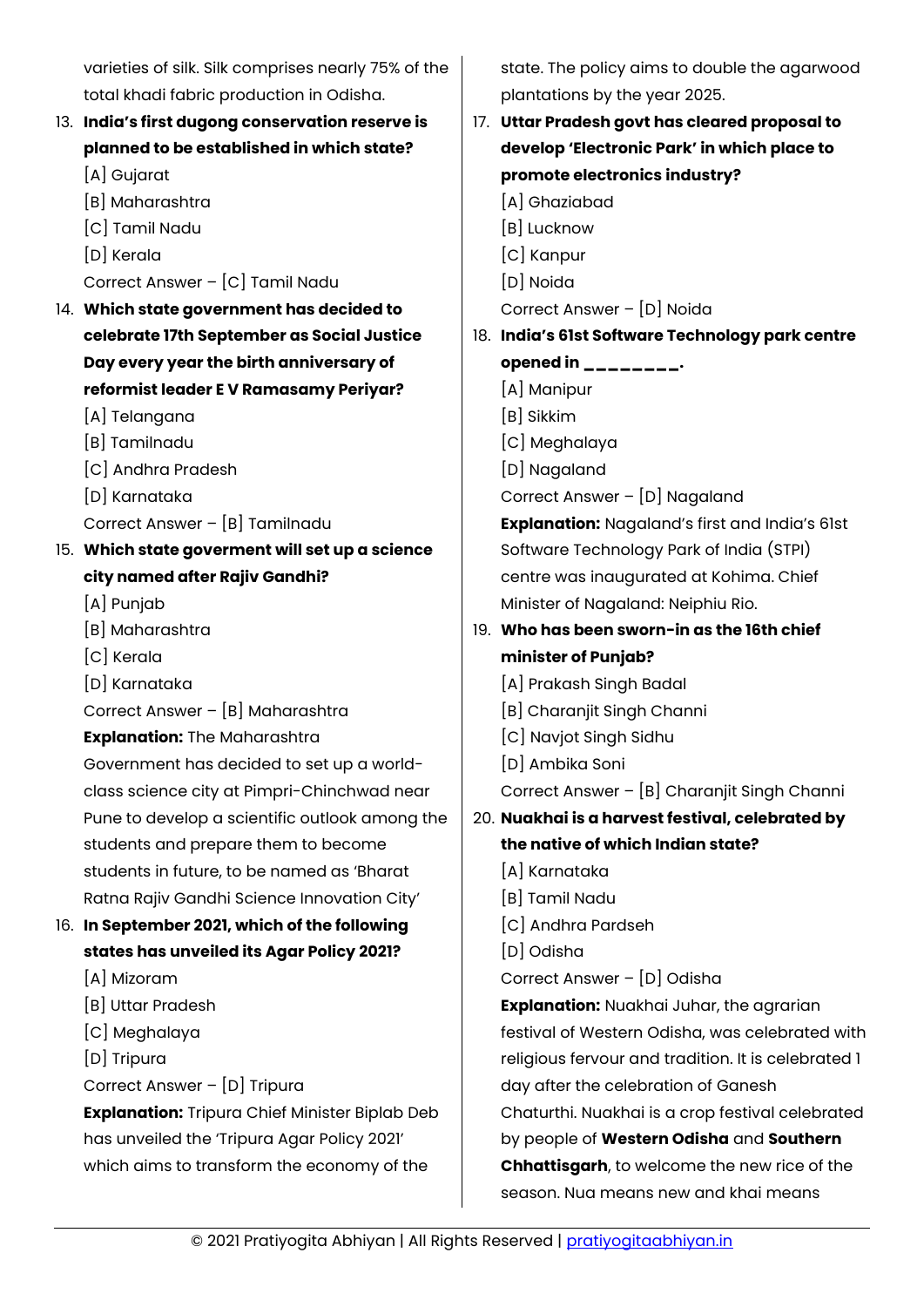food. So, the festival of nuakhai is a festival to celebrate newly harvested food by the farmers.

- 21. **Prime Minister Narendra Modi has inaugurated the Sardardham Bhavan in which city of the country recently?**
	- [A] Lucknow
	- [B] Hyderabad
	- [C] New Delhi
	- [D] Ahmedabad

Correct Answer – [D] Ahmedabad

- 22. **Who has been elected as the new Chief Minister of Gujarat in September 2021?**
	- [A] Bhupendra Patel
	- [B] Jayesh Radadiya
	- [C] Bhupendrasinh Rai
	- [D] Nitinbhai Patel

Correct Answer – [A] Bhupendra Patel **Explanation:** Bhupendra Patel is an MLA (Member of Legislative Assembly) from the Ghatlodia seat of Gujarat. Vijay Rupani resigned on 11 September 2021 from the Chief Minister post of Gujarat. Governor – Acharya Devvrat.

- 23. **President Ram Nath Kovind has appointed \_\_\_\_\_\_\_, governor of Uttarakhand, a post which fell vacant after Baby Rani Maurya tendered her resignation.**
	- [A] Subrata Saha
	- [B] [C][A] Krishnan
	- [C] Shravan Kumar Patyal
	- [D] Lt Gen Gurmit Singh

Correct Answer – [D] Lt Gen Gurmit Singh **Shuffling of governors:** The President also appointed Banwarilal Purohit, currently the Governor of Tamil Nadu, as the Governor of Punjab. R.N.Ravi, presently the Governor of Nagaland, has been made the Governor of Tamil Nadu. Professor Jagdish Mukhi, Governor of Assam is appointed to discharge the functions of the Governor

of Nagaland in addition to his own duties until regular arrangements are made. The President's office, in an official release,

mentioned that the new appointments will take effect from the dates they assume charge of their respective offices.

- 24. **In association with Denmark, which state planned to create an energy island?**
	- [A] Karnataka
	- [B] Madhya Pradesh
	- [C] Tamilnadu
	- [D] Maharashtra
	- Correct Answer [C] Tamilnadu
- 25. **Which state/union territory has launched Rural Enterprises Acceleration Programme titled 'Saath' for Self Help Group (SHG) women?**
	- [A] Ladakh
	- [B] Jammu & Kashmir
	- [C] Puducherry
	- [D] Chhattisgarh
	- Correct Answer [B] Jammu & Kashmir

# 26. **In September 2021, the first commercial shipment of Apricot sourced from the Union Territory (UT) of Ladakh has been exported to which city?**

- [A] Jakarta
- [B] Dubai
- [C] Paris
- [D] London

Correct Answer – [B] Dubai

**Explanation:** The first commercial shipment of Apricot sourced from the Union Territory (UT) of Ladakh has been exported to Dubai. The shipment was exported by Agricultural and Processed Food Products Export Development Authority (APEDA) registered exporter from Mumbai.

- 27. **State Bank of India (SBI) has opened a floating ATM on a Houseboat at** 
	- **\_\_\_\_\_\_\_\_\_\_.** [A] Dal Lake
	-
	- [B] Wular Lake
	- [C] Mansar Lake
	- [D] Khanpursar

Correct Answer – [A] Dal Lake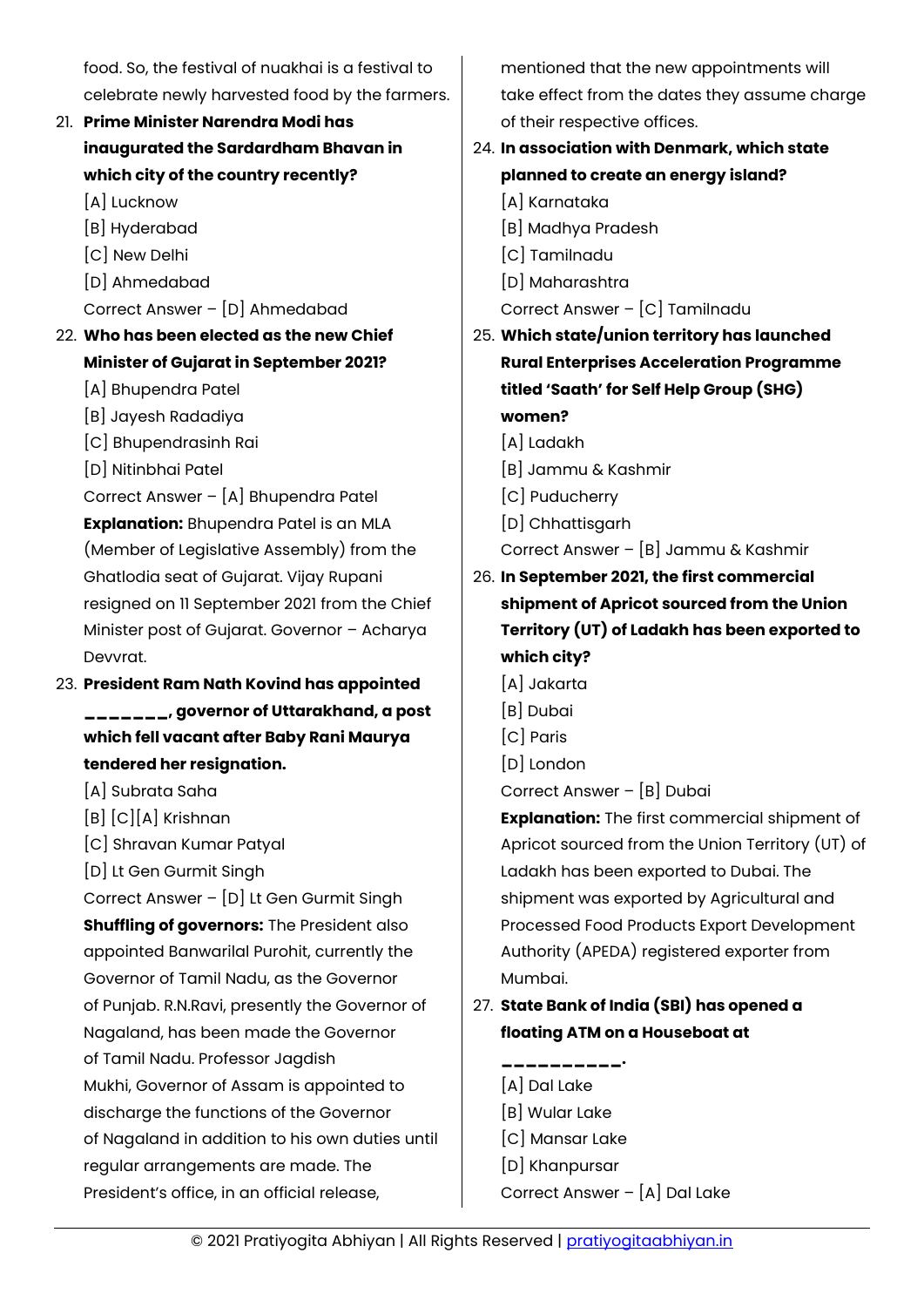**Explanation:** SBI Chairperson: Dinesh Kumar Khara; Headquarters: Mumbai; Founded: 1 July 1955.

- 28. **Which state has government has launched "Mission Vatsalya" for women who lost their husbands to COVID-19?**
- [A] Maharashtra [B] West Bengal [C] Madhya Pradesh [D] Gujarat Correct Answer – [A] Maharashtra

# **INTERNATIONAL CURRENT AFFAIRS**

<span id="page-21-0"></span>1. **In September 2021, scientists of which country unearthed the fossils of rare eagle species called 'Archaehierax sylvestris'?** [A] USA [B] Russia [C] India [D] Australia Correct Answer – [D] Australia 2. **Which country is planning to launch manned spacecraft as well as cargo spacecraft to the International Space Station (ISS) in the year 2022?** [A] China [B] India [C] Japan [D] Russia Correct Answer – [D] Russia 3. **What was the theme of the 76th session of the United Nations General Assembly (UNGA)?** [A] The Future We Want, the UN We Need [B] Effective responses to global crises [C] Making the United Nations relevant to all people [D] Building resilience through hope Correct Answer – [D] Building resilience through hope **Explanation:** Prime Minister Narendra Modi addressed the 76<sup>th</sup> Session of the UN General Assembly in New York City, on September 25, 2021. PM spoke on various global issues such as the Covid-19 pandemic, the need to combat terrorism focusing on Afghanistan and Extremism, and the need to strengthen the United Nations. 4. **Whose first statue was unveiled in Budapest, Hungary in September 2021?** [A] Nick Szabo [B] Gavin Andresen [C] Satoshi Nakamoto [D] Dave Kleiman Correct Answer – [C] Satoshi Nakamoto **Explanation:** Bitcoin's pseudonymous creator Satoshi Nakamoto's first statue was unveiled in Budapest, Hungary in September 2021. 5. **Who has been conferred with the SDG Progress award for steady progress in achieving the Sustainable Development Goals (SDGs)?** [A] Sher Bahadur Deuba [B] Xi Jinping [C] Imran Khan [D] Sheikh Hasina Correct Answer – [D] Sheikh Hasina 6. **Guinness World Records has certified two Japanese sisters Umeno Sumiyama and Koume Kodama as the world's oldest living identical twins at \_\_\_\_\_\_.**  $[A]$  111 [B] 110 [C] 109 [D]. 107 Correct Answer – [D] 107 7. **The 2021 Meeting of the SCO Council of Heads of State was held in which place?** [A] Dushanbe [B] Bishkek [C] Ashgabat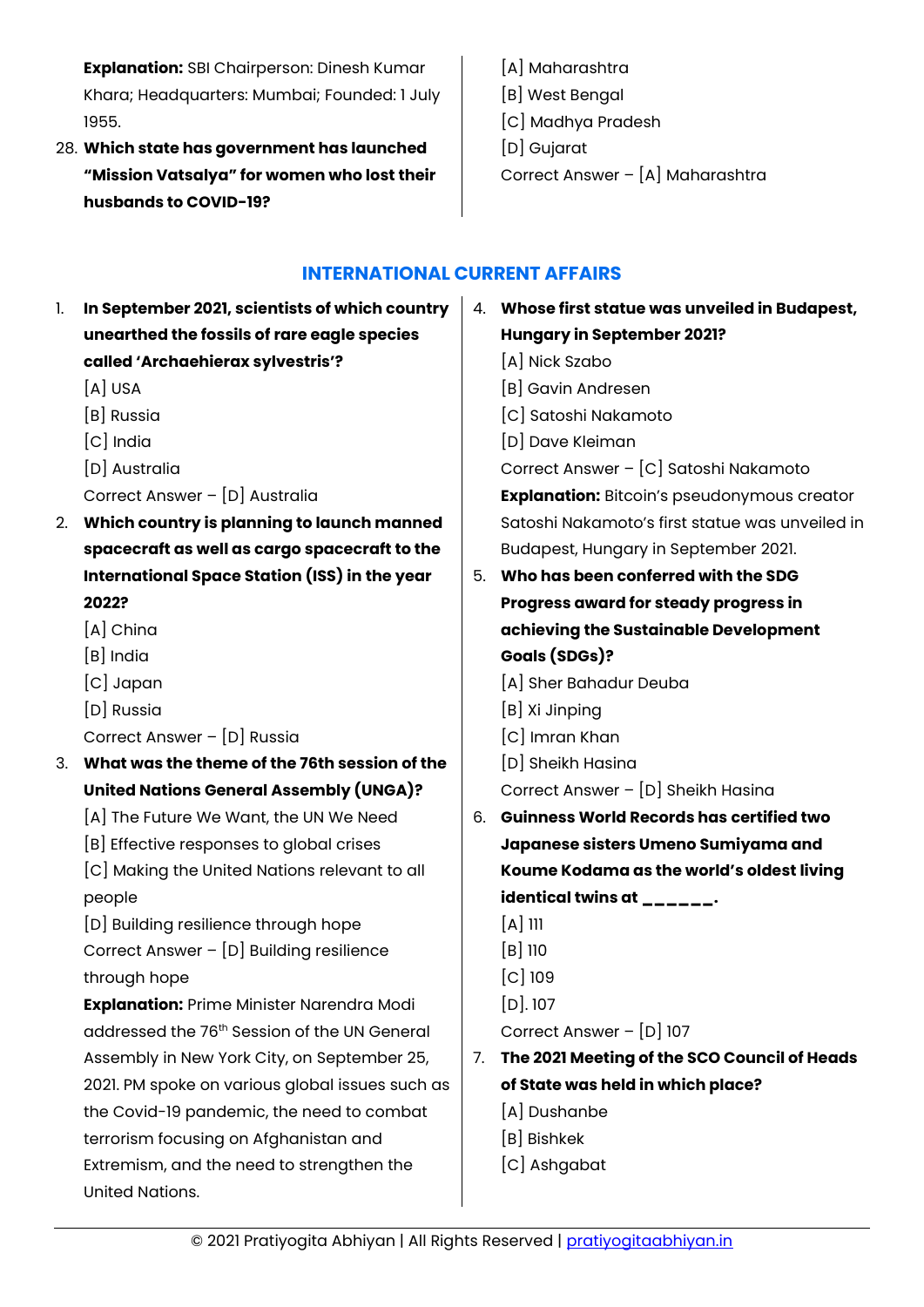[D] Beirut

Correct Answer – [A] Dushanbe, Tajikistan.

- 8. **In September 2021, which of the following countries has unveiled its first national Holocaust monument?**
	- [A] United Kingdom
	- [B] The Netherlands
	- [C] Poland
	- [D] Belgium

Correct Answer – [B] The Netherlands **Explanation:** A monument listing 102,163 Dutch victims of the Holocaust was unveiled by King Willem-Alexander in Amsterdam, Netherlands on 19 September 2021. It is the first memorial to commemorate all the victims from across the Netherlands in one place. Each stone carries the name of a Jew, Roma or Sinti who was deported from the Netherlands and who died in Nazi concentration camps during World War II.

9. **Which of the following city would host the annual conference of the World Economic Forum (WEF) in 2022?**

- [A] Washington DC
- [B] Paris
- [C] London
- [D] Davos
- Correct Answer [D] Davos

# 10. **The first-ever in-person QUAD Leaders' Summit held in which country in September 2021?**

- [A] United States
- [B] Japan
- [C] Australia
- [D] India

Correct Answer – [A] United States

**Explanation:** Prime Minister Narendra Modi attended the first-ever in-person QUAD ( Quadrilateral Security Dialogue) Leaders' Summit at the White House, in Washington DC on September 24, 2021. Quad nation comprises of India, Japan, the US and Australia.

11. **The sixth edition of the military exercise 'Peaceful Mission-2021' organised by the Shanghai Cooperation Organisation (SCO) was hosted by which country?**

[A] China

- [B] Kazakhstan
- [C] Kyrgyzstan
- [D] Russia

Correct Answer – [D] Russia

**Explanation:** The sixth edition of the military exercise 'Peaceful Mission-2021' was hosted by Russia in the Orenburg region. The exercise began on September 13 and was end on September 25.Also, India participated in the exercise organised by the Shanghai Cooperation Organisation (SCO).The aim of the exercise is to foster close relations between SCO member states and to enhance abilities of the military leaders to command multinational military contingents. The SCO is an economic and security bloc in which India and Pakistan were admitted as full members in 2017.Its founding members included China, Russia, Kazakhstan, Kyrgyzstan, Tajikistan and Uzbekistan.

- 12. **In September 2021, which of the following developed a remote-controlled armed robot that can track infiltrators and open fire?**
	- [A] Lockheed Martin [B] Israel Aerospace Industries [C] Dassault Aviation SA [D] MTU Aero Engines Correct Answer – [B] Israel Aerospace Industries

# 13. **What was the theme of the BRICS Summit 2021?**

[A] BRICS@15:Stronger Partnership for a Brighter Future

[B] BRICS@15: Intra-BRICS Cooperation for Continuity, Consolidation and Consensus [C] BRICS@15:Collaboration for inclusive growth and shared prosperity in the 4th Industrial Revolution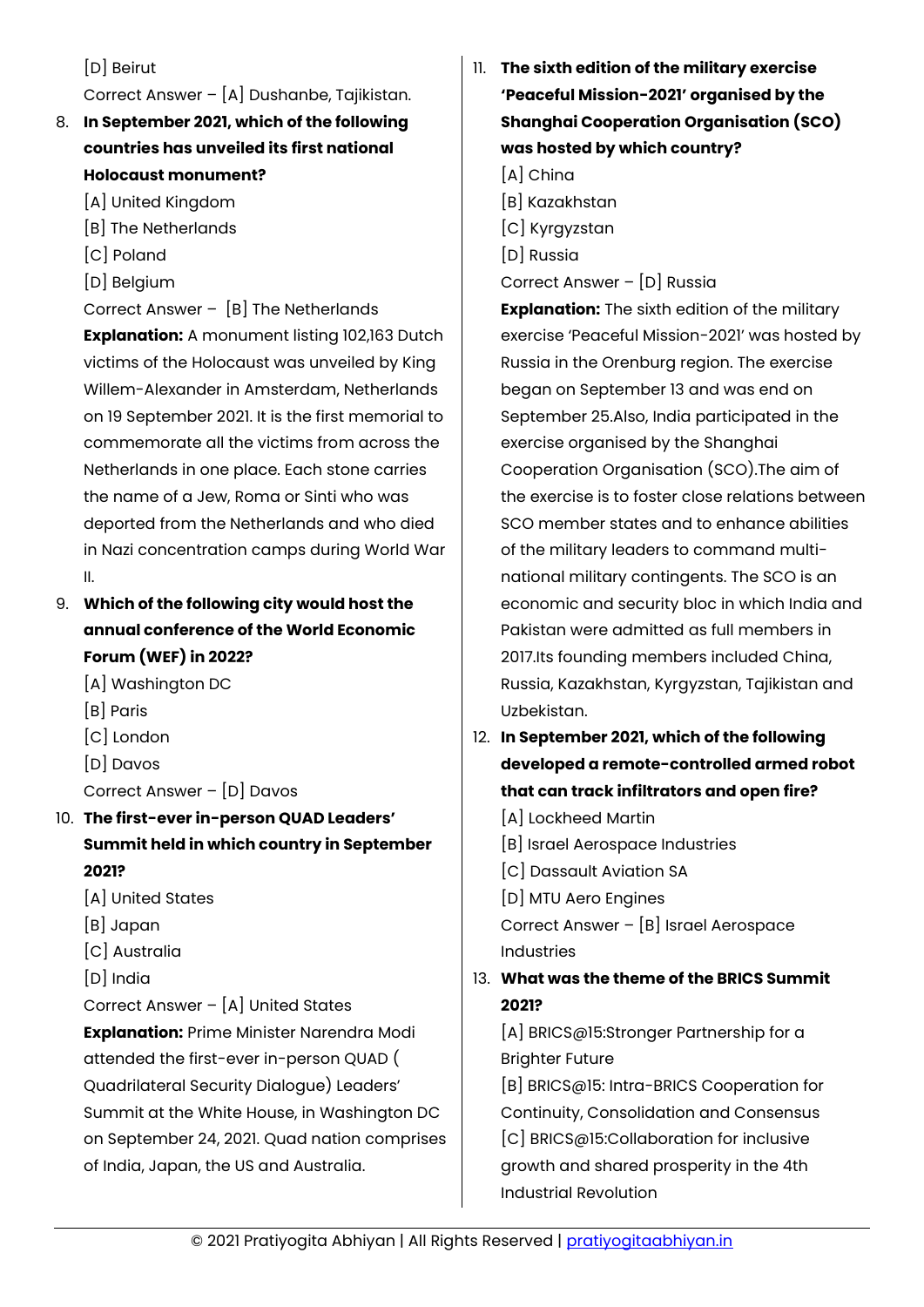[D] BRICS@15: Economic Growth for an Innovative Future Correct Answer – [B] BRICS@15: Intra-BRICS Cooperation for Continuity, Consolidation and **Consensus Explanation:** Prime Minister of India, Narendra Modi has chaired the 13th BRICS Summit, through video conferencing. 14. **The Earth observation satellite, Gaofen-5 02, has been launched by which country?** [A] France [B] Japan [C] United States [D] China Correct Answer – [D] China 15. **Which of the following became the first country in the world to vaccinate toddlers?** [A] Cuba [B] Chile [C] Canada [D] USA Correct Answer – [A] Cuba 16. **Minister of Health and Family Welfare Mansukh Mandaviya participated in the G-20 Health Ministers Meeting 2021. The meet was presided by which country?** [A] India [B] Japan [C] Italy [D] Argentina Correct Answer – [C] Italy

# **RANKS AND REPORTS**

<span id="page-23-0"></span>1. **The New Development Bank (NDB) has approved which country as its new member?**

- [A] Nepal
- [B] Bhutan
- [C] Sri Lanka
- [D] Bangladesh

Correct Answer – [D] Bangladesh

**Explanation:** The New Development Bank (NDB) established by the BRICS ((Brazil, Russia, India, China and South Africa) countries in 2015 has approved Bangladesh as its new member. The NDB Board of Governors initiated the negotiation to expand its membership in 2020.It has now approved the United Arab Emirates, Uruguay and Bangladesh as its first new member countries.

- 2. **Which of the following cities has topped the Global Startup Ecosystem Report 2021?**
	- [A] Delhi
	- [B] Mumbai
	- [C] Bangalore
	- [D] Silicon Valley

Correct Answer – [D] Silicon Valley

**Explanation:** Bangalore rose three spots to be ranked **23rd** in an annual analysis of the world's most favourable ecosystems to build a globally successful startup, according to Global Startup Ecosystem Report 2021.

3. **What is India's rank in the Global Innovation Index 2021 rankings published by World Intellectual Property Organization (WIPO)?**

- $[A]$  44th
- [B] 45th
- [C] 46th
- $[D]$  47<sup>th</sup>

Correct Answer – [C] 46th

**Explanation**: India has been ranked at 46th place in Global Innovation Index (GII) 2021, that captures the innovation ecosystem performance of 132 economies and tracks the most recent global innovation trends. India was ranked 48th in GII 2020. Under the Lower middle-income category group, India has been ranked at the second spot after Vietnam.

4. **The Global Trade Outlook Report is released by which of the following organizations?**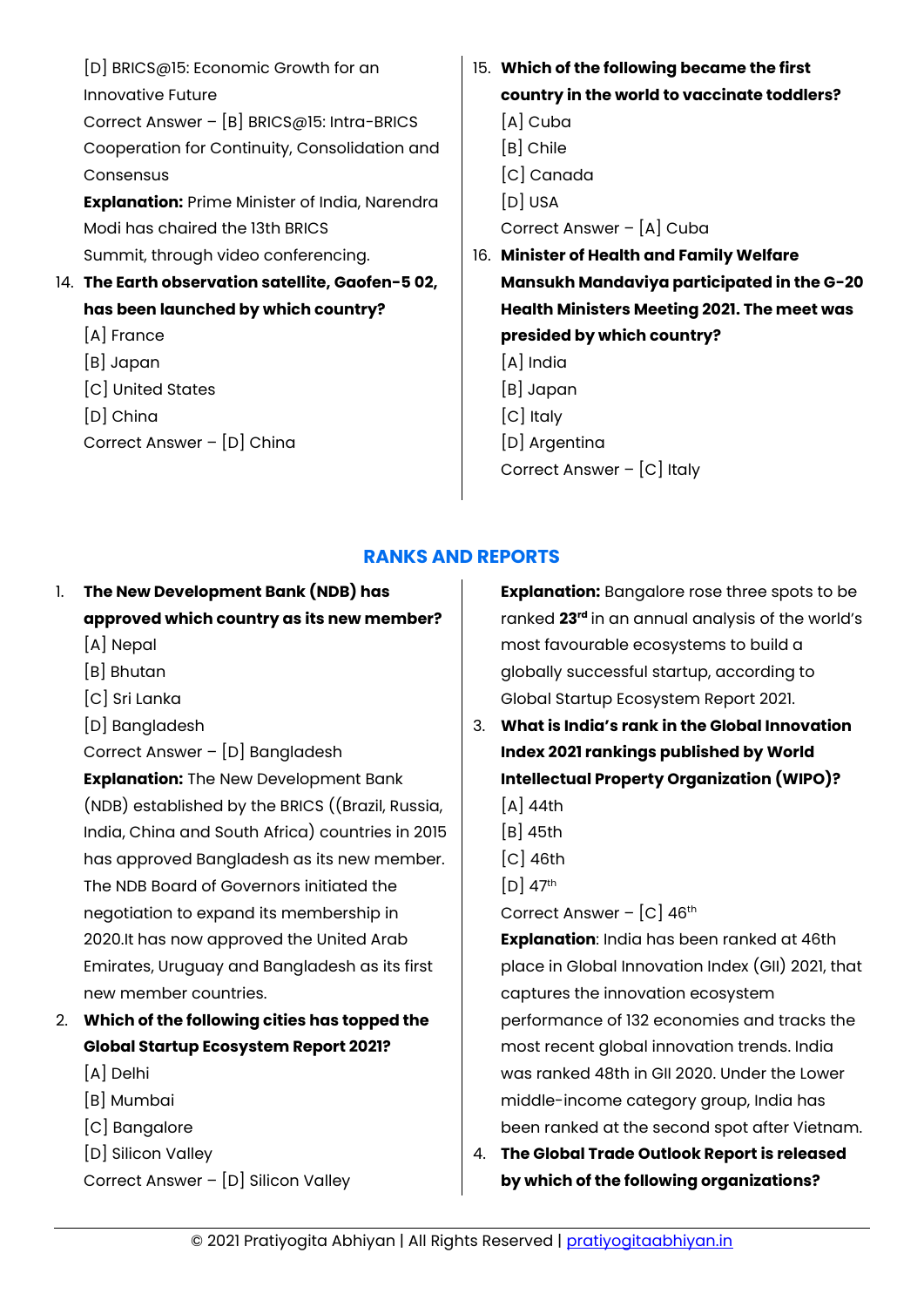[A] World Bank [B] World Trade Organisation [C] International Monetary Fund [D] Department of International Trade, United Kingdom Correct Answer – [D] Department of

International Trade, United Kingdom **Explanation:** India would become the world's third-largest importer by 2050 with a share of 5.9% of global imports, right behind China and the US, according to the latest Global Trade Outlook report.

#### **SPORTS**  $\mathbf{r}$

<span id="page-24-0"></span>

| 1. | <b>International Cricket Council launches T20</b> |    | [A] Max Verstappen                                   |
|----|---------------------------------------------------|----|------------------------------------------------------|
|    | World Cup anthem. The song is composed by         |    | [B] Carlos Sainz                                     |
|    | whom?                                             |    | [C] Lewis Hamilton                                   |
|    | [A] Vishal-Shekhar                                |    | [D] Valtteri Bottas                                  |
|    | [B] Shankar-Ehsaan-Loy                            |    | Correct Answer $ [C]$ Lewis Hamilton                 |
|    | [C] Pritam Chakraborty                            | 5. | Which of the following Indian state will host        |
|    | [D] Amit Trivedi                                  |    | the Men's Hockey Junior World Cup?                   |
|    | Correct Answer - [D] Amit Trivedi                 |    | [A] Maharashtra                                      |
| 2. | Ryder Cup is a tournament related to which        |    | [B] Haryana                                          |
|    | sport?                                            |    | [C] Punjab                                           |
|    | $[A]$ Golf                                        |    | [D] Odisha                                           |
|    | [B] Tennis                                        |    | Correct Answer - [D] Odisha                          |
|    | [C] Badminton                                     |    | Explanation: Chief Minister of Odisha: Naveen        |
|    | [D] Hockey                                        |    | Patnaik and Governor is Ganeshi Lal.                 |
|    | Correct Answer - [A] Golf                         |    | 6. What is the moto the Beijing 2022 Winter          |
| 3. | How many medals have been won by Indian           |    | <b>Olympics?</b>                                     |
|    | contingent at the 2021 World Archery              |    | [A] Together we can                                  |
|    | <b>Championships?</b>                             |    | [B] Together we fight with Crisis                    |
|    | $[A]$ 3 bronze                                    |    | [C] Faster, Higher, Stronger - Together              |
|    | [B] 1 gold and 3 silver                           |    | [D] Together for a Shared Future                     |
|    | [C] 2 silver and 1 bronze                         |    | Correct Answer - [D] Together for a Shared           |
|    | $[D]$ 3 silver                                    |    | Future                                               |
|    | Correct Answer- [D] 3 silver                      |    | <b>Explanation:</b> The Beijing 2022 Winter Olympics |
|    | <b>Explanation:</b> Silver Medal Won by India     |    | unveiled its official motto, "Together for a         |
|    | includes:                                         |    | Shared Future", during a ceremony at the city's      |
|    | Women's Compound Individual: Jyothi Surekha       |    | Capital Museum in Beijing, China.                    |
|    | Vennam                                            |    | 7. Who among the following has won the               |
|    | Women's Compound Team: Jyothi Surekha             |    | <b>Norway Chess Open 2021 Masters section?</b>       |
|    | Vennam, Muskar Kirar and Priya Gurjar             |    | [A] Kidambi Sundararajan                             |
|    | Compound Mixed Team: Abhishek Verma and           |    | [B] Jha Sriram                                       |
|    | Jyothi Surekha Vennam                             |    | [C] Praveen M Thipsay                                |
| 4. | Who has won Formula 1 Russian Grand Prix          |    | [D] D Gukesh                                         |
|    | 2021?                                             |    | Correct Answer - [D] D Gukesh                        |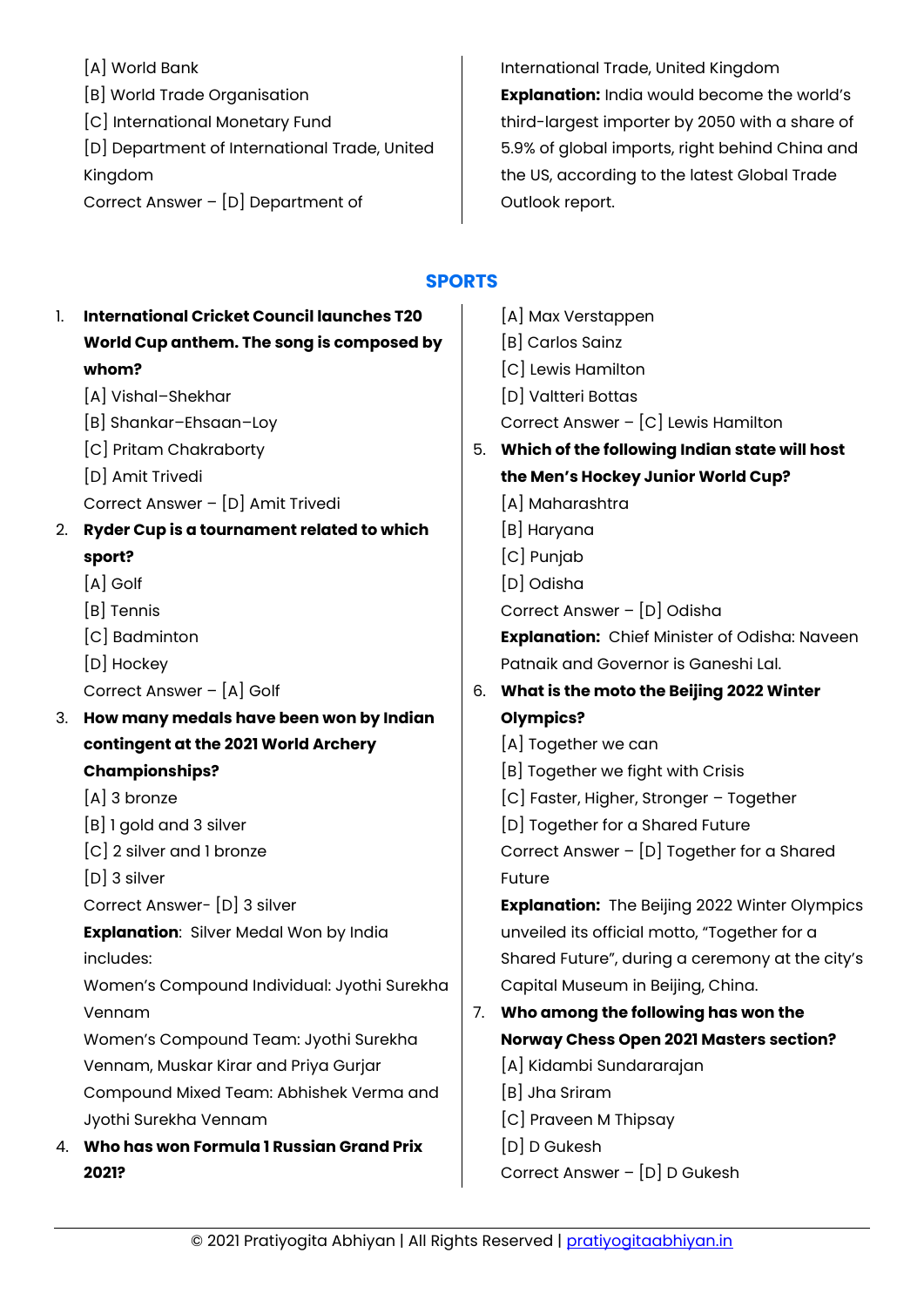| 8. Harmilan Kaur Bains has created national       | 12. Who has become the 1st professional golfer in    |
|---------------------------------------------------|------------------------------------------------------|
| record in which event at the 60th National        | the world to receive the prestigious 10-year         |
| <b>Open Athletics Championships?</b>              | <b>Dubai Golden Visa?</b>                            |
| $[A]$ 800 $m$                                     | [A] Rory McIlroy                                     |
| $[B]$ 1000 $m$                                    | [B] Tiger Woods                                      |
| $[C]$ 1500 $m$                                    | [C] Jordan Spieth                                    |
| $[D]$ 400m                                        | [D] Jeev Milkha Singh                                |
| Correct Answer - [C] 1500m                        | Correct Answer - [D] Jeev Milkha Singh               |
| <b>Explanation: Harmilan Kaur Bains of Punjab</b> | 13. Who was crowned champion of the 2021 US          |
| has created a new national record in              | Open?                                                |
| the women's 1500m race by clocking 4:05.39 to     | [A] Novak Djokovic                                   |
| bag the gold at the 60th National Open            | [B] Daniil Medvedev                                  |
| Athletics Championships in the Jawaharlal         | [C] Rafael Nadal                                     |
| Nehru Stadium in Hanamkonda in                    | [D] Roger Federer                                    |
| Telangan[A]                                       | Correct Answer - [B] Daniil Medvedev                 |
| 9. Who has become India's 70th chess              | <b>Explanation: Russia's Daniil Medvedev was</b>     |
| <b>Grandmaster?</b>                               | crowned champion of the 2021 US Open after           |
| [A] R Raja Rithvik                                | defeating world number one Novak Djokovic in         |
| [B] Abhimanyu Mishra                              | the men's singles final.                             |
| [C] Harshit Raja                                  | 14. What is the rank of India at the 2020 Summer     |
| $[D]$ G Akash                                     | <b>Paralympics at Tokyo?</b>                         |
| Correct Answer - [A] R Raja Rithvik               | $[A]$ 48                                             |
| 10. Brendan Taylor has announced his retirement   | $[B]$ 24                                             |
| from international cricket. He played for         | $[C]$ 56                                             |
| which country?                                    | $[D]$ 33                                             |
| [A] New Zealand                                   | Correct Answer $-$ [B] 24                            |
| [B] West Indies                                   | <b>Explanation:</b> India finished their campaign at |
| [C] Zimbabwe                                      | the Tokyo Paralympics 2020 with an all-time          |
| [D] Australia                                     | high of 19 medals which includes five gold,          |
| Correct Answer - [C] Zimbabwe                     | eight silver, and six bronze. This is the best       |
| 11. Who among the following has won the           | medal tally for India a single edition of the        |
| women's singles title of US Open 2021?            | Paralympic Games. India is placed at 24th            |
| [A] Naomi Osaka                                   | position in the overall medal tally out of a total   |
| [B] Barbora Krejcíková                            | of 162 nations.                                      |
| [C] Ashleigh Barty                                | Indian Flag Bearers: Javelin thrower Tek             |
| [D] Emma Raducanu                                 | Chand was the flag bearer at the opening             |
| Correct Answer - [D] Emma Raducanu                | ceremony of the Tokyo                                |
| <b>Explanation:</b> Britain's Emma Raducanu       | Paralympics. Shooter Avani Lekhara was India's       |
| became the first qualifier to capture a Grand     | flag-bearer at the closing ceremony.                 |
| Slam title by defeating Canada's 19-year-old      | India at Paralympics 2020: India sent its            |
| Leylah Fernandez in the US Open women's final.    | biggest ever contingent of 54 para-athletes at       |
| Men's Singles title is won by Daniil Medvedev.    | Tokyo Paralympics to compete across as               |
|                                                   | many as 9 sporting disciplines at the                |
|                                                   |                                                      |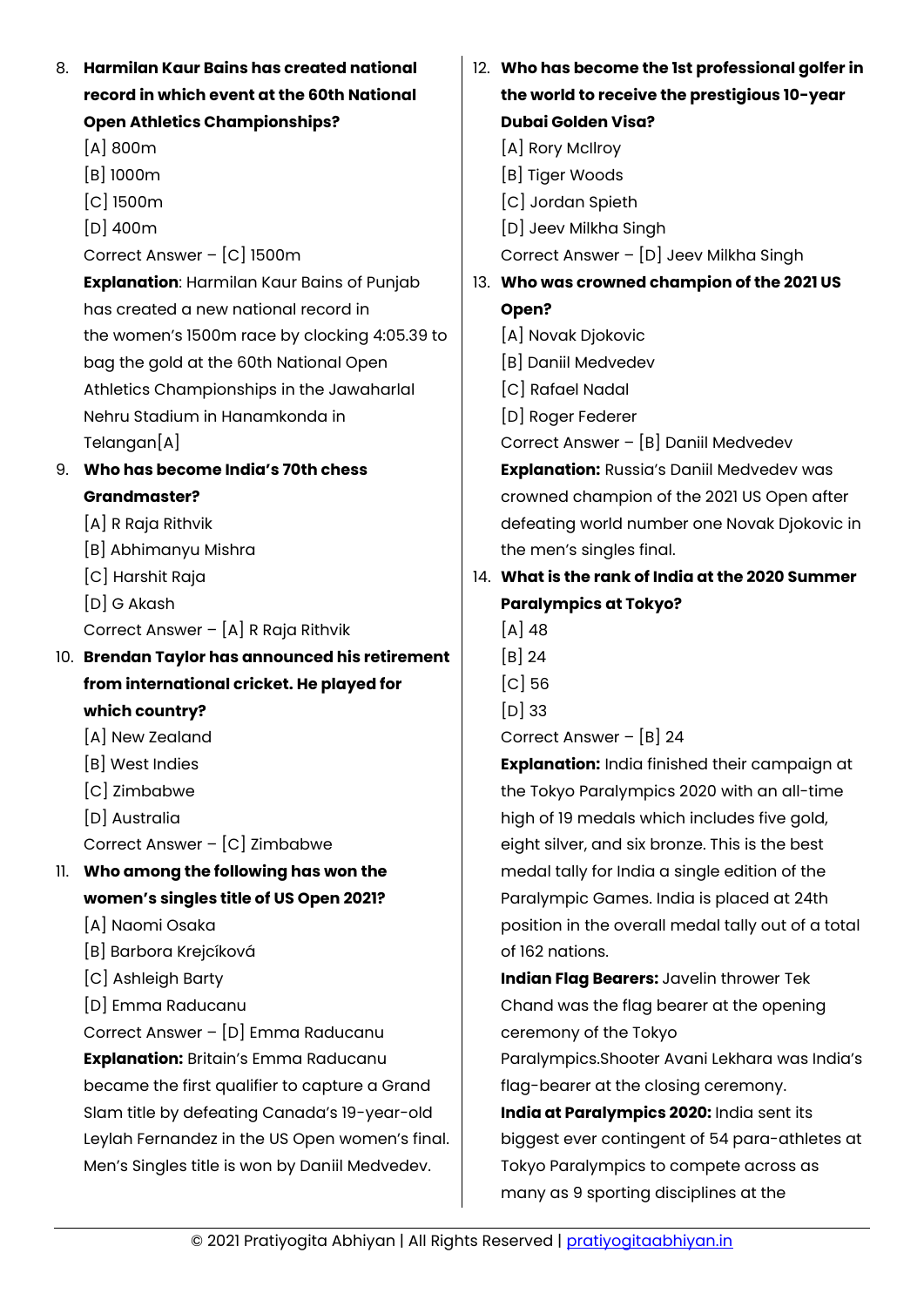Games.Prior to this, India had won a total of 12 Paralympics medals, since making its first appearance at the Paralympics in 1968, till the 2016 Rio.The Indian theme song of Paralympics 2020 "Kar de kamaal tu". The composer and singer of the song is Sanjeev Singh, a Divyang cricket player from Lucknow.

# **List of Indian medallists winners of Tokyo Paralympics 2020:**

#### **Gold**

- Athletics: Sumit Antil (Men's Javelin Throw)
- Badminton: Pramod Bhagat (Men's Singles)
- Badminton: Krishna Nagar (Men's Singles)
- Shooting: Manish Narwal (Mixed 50m Pistol)
- Shooting: Avani Lekhara (Women's 10m Air Rifle Standing)
	- **Silver**
- Athletics: Yogesh Kathuniya (Men's Discus Throw)
- Athletics: Nishad Kumar (Men's High Jump)
- Athletics: Mariyappan Thangavelu (Men's High Jump)
- Athletics: Praveen Kumar (Men's High Jump)
- Athletics: Devendra Jhajharia (Men's Javelin Throw)
- Badminton: Suhas Yathiraj (Men's Singles)
- Shooting: Singhraj Adhana (Mixed 50m Pistol)
- Table Tennis: Bhavina Patel (Women's Singles)

#### **Bronze**

- Archery: Harvinder Singh (Men's Individual Recurve)
- Athletics: Sharad Kumar (Men's High Jump)
- Athletics: Sundar Singh Gurjar (Men's Javelin Throw)
- Badminton: Manoj Sarkar (Men's Singles)
- Shooting: Singhraj Adhana (Men's 10m Air Pistol)
- Shooting: Avani Lekhara (Women's 50m Rifle 3 Positions)

**Important Points:** Tokyo Paralympics was

the 16th Summer Paralympic Games, held in Tokyo, Japan from August 24, to September 05, 2021.Badminton and Taekwondo were inducted for the first time in Tokyo Paralympics. Team China topped the final medal tally at Tokyo Paralympic Games. The country won a total of 207 medals (96 golds, 60 silvers and 51 bronzes). United Kingdom (124) gets the second position followed by the USA(104).This is the fifth consecutive time China dominated Paralympic Games in both gold medal tally and overall medal tally. The closing ceremony was entitled 'Harmonious Cacophony' and involved both able-bodied actors and others with disabilities. The theme was described by organizers as a 'world inspired by the Paralympics, one where differences shine'

# 15. **Which edition of the Durand Cup kicked off in September 2021 at the Vivekananda Yubabharati Krirangan in Kolkata?**

- [A] 110th
- [B] 120th
- [C] 130th
- $[D]$  140<sup>th</sup>
- Correct Answer [C] 130<sup>th</sup>

**Explanation:** The 130th edition of the Durand Cup kicked off on 5 September 2021 at the Vivekananda Yuba Bharati Krirangan in Kolkata. Mohammedan Sporting Club started their campaign in the tournament with an emphatic win against the Indian Air Force Football team. 16 teams are playing in this edition of the oldest club football tournament in Asia. The final match will be held on 3rd October 2021.The Durand Football Tournament or Durand Cup is a football competition in India that was first held in 1888 in Annadale, Shimla. Since 1940 the tournament has been played in New Delhi. In the previous 129th edition, held for the first time in Kolkata in 2019,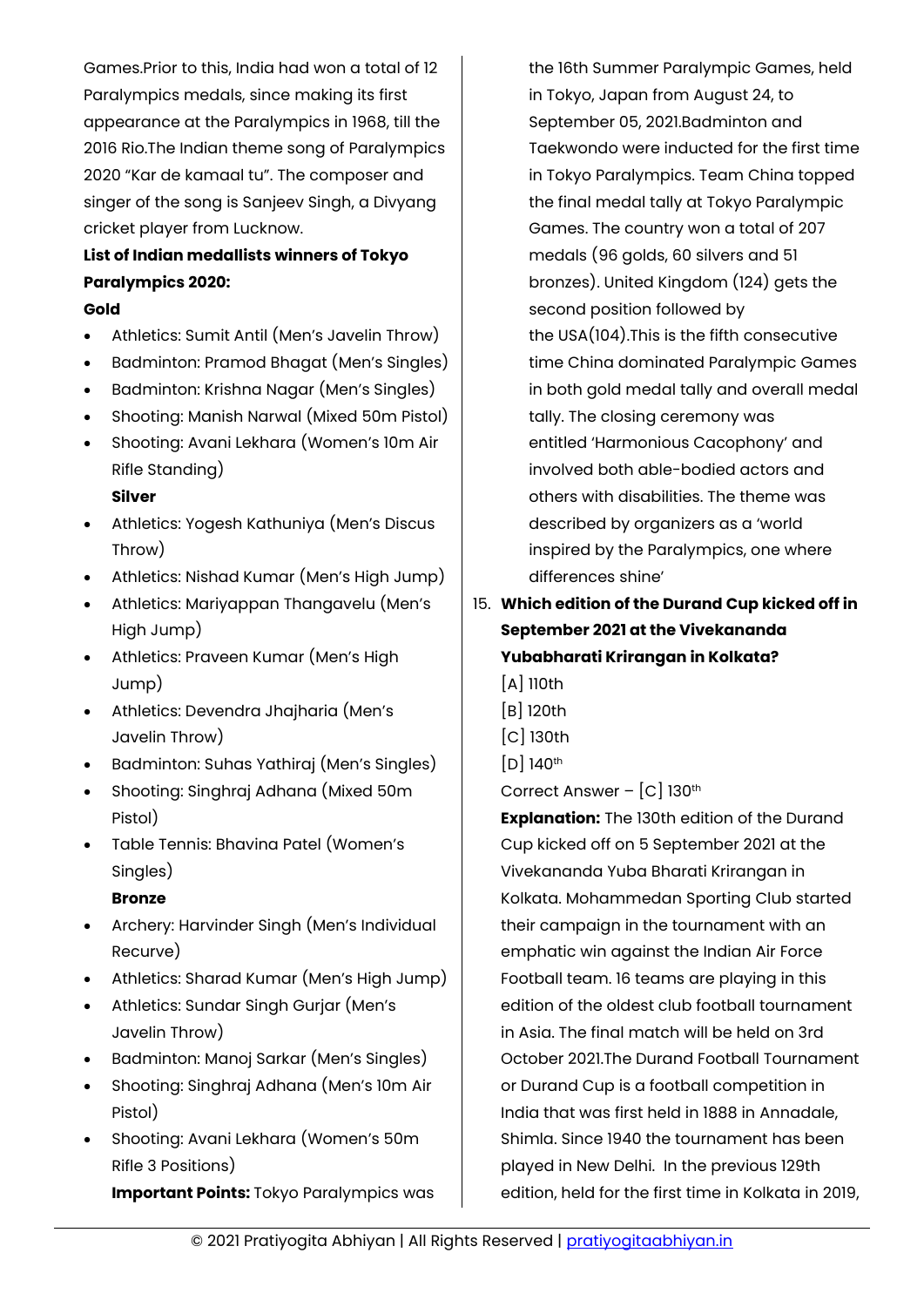Gokulam Kerala emerged champions. Kolkata will host the tournament till 2025.

- 16. **Who has been roped in as the face of 'Stay in Play" campaign of German footwear and accessories major Adidas?**
- [A] Mirabai Chanu [B] PV Sandhu [C] Lovlina Borgohain [D] MC Marry Kom Correct Answer – [A] Mirabai Chanu

# **BOOS AND AUTHORS**

<span id="page-27-0"></span>1. **A book titled "The Fractured Himalaya: How the Past Shadows the Present in India-China Relations", authored by \_\_\_\_\_\_\_\_\_.** [A] Laxman Singh [B] Nisha Narayana [C] Soni Khan [D] Vidya Sethi Correct Answer – [D] Nirupama Rao 2. **Who is the author of the book titled 'Dancing with Dreams,'?** [A] Y Sri Lakshmi [B] Rama Mohana Rao [C] Adityanath Das [D] Ram Mohan Correct Answer – [C] Adityanath Das 3. **Who is the author of the book titled 'Shining Sikh Youth of India'?** [A] Vishal Goyal [B] Satnam Singh Sandhu [C] Amritpal Kaur [D] Prabhleen Singh Correct Answer – [D] Prabhleen Singh 4. **Who is the author of the book 'Translating Myself and Others'?** [A] Arundhati Roy [B] Sudha Murthy [C] Anita Desai [D] Jhumpa Lahiri Correct Answer – [D] Jhumpa Lahiri 5. **Who has authored the book titled 'Human Rights and Terrorism in India'?** [A] Subramanian Swamy [B] Subhashini Haider [C] M Venkaiah Naidu [D] Arun Kumar Mishra Correct Answer – [A] Subramanian Swamy 6. **The book named "Know Your Rights and Claim Them: A Guide for Youth" is an upcoming book by which celebrity?** [A] Meryl Streep [B] Priyanka Chopra [C] Malala Yousafzai [D] Angelina Jolie Correct Answer – [D] Angelina Jolie

# **IMPORTANT DAYS AND THEMES**

<span id="page-27-1"></span>

| 1. | The International Day for the Total Elimination     |    | New York, USA; Founded: 24 October 1945;      |
|----|-----------------------------------------------------|----|-----------------------------------------------|
|    | of Nuclear Weapons is held every year on            |    | Secretary-General of the United Nations:      |
|    | which day?                                          |    | Antonio Guterres.                             |
|    | [A] 23 September                                    | 2. | The celebration of Antyodaya Diwas marks      |
|    | [B] 24 September                                    |    | the birth anniversary of which Indian leader? |
|    | [C] 26 September                                    |    | [A] Pandit Deendayal Upadhyaya                |
|    | [D] 25 September                                    |    | [B] Ram Manohar Lohia                         |
|    | Correct Answer - [C] 26 September                   |    | [C] Syama Prasad Mukherjee                    |
|    | <b>Explanation: Headquarters of United Nations:</b> |    | [D] Janeshwar Mishra                          |
|    |                                                     |    |                                               |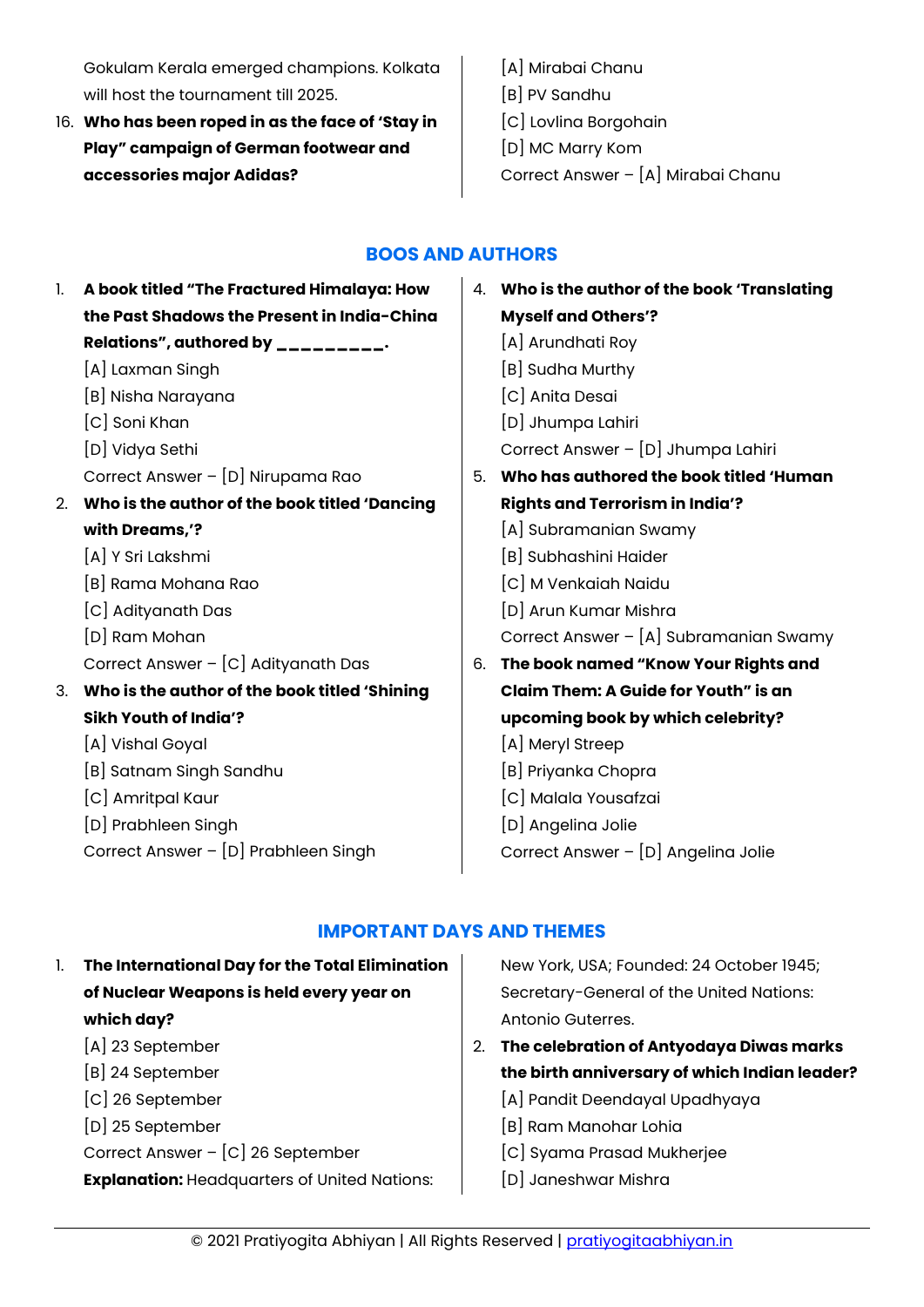# Correct Answer – [A] Pandit Deendayal Upadhyaya

**Explanation:** In India, the Antyodaya Diwas is observed every year on September 25, to mark the birth anniversary of Pandit Deendayal Upadhyaya. Antyodaya means "uplifting the poorest of the poor" or "rise of the last person". The day was declared by the Modi Government on September 25, 2014, and officially celebrated since 2015. Pandit Deendayal Upadhyaya, born in Mathura in 1916 was one of the key leaders of Bharatiya Jana Sangh from which the BJP

In the 1940s, Deendayal Upadhyaya launched 'Rashtra Dharma', a monthly journal, from Uttar Pradesh's Lucknow for spreading the ideology of Hindutva nationalism. Later, he started 'Panchjanya', a weekly magazine, and a daily, 'Swadesh'.

# 3. **What is the theme of the World Tourism Day 2021?**

 $[A]$  Sustainable Tourism – a tool for development

later emerged.

[B] Tourism opens doors for women

[C] Tourism – Celebrating Diversity

[D] Tourism for Inclusive Growth

Correct Answer – [D] Tourism for Inclusive Growth

**Explanation:** World Tourism Day (WTD) is observed every year on September 27 across the globe to raise awareness on the role of tourism within international community and to demonstrate its effect on social, cultural, political, and economic values.

# 4. **When is the International Day of Sign Languages observed?**

- [A] 22 September
- [B] 21 September
- [C] 23 September
- [D] 20 September

Correct Answer – [C] 23 September

5. **International Day of Sign Languages (IDSL) is observed every year on which date to raise awareness on sign languages and strengthen the status about sign languages?**

[A] 20th September

- [B] 21st September
- [C] 22nd September

[D] 23rd September

Correct Answer – [D] 23rd September

- 6. **What is the theme of World Alzheimer Day 2021?**
	- [A] Let's talk about dementia
	- [B] Know Dementia, Know Alzheimer's
	- [C] Every 3 Seconds
	- [D] Remember Me

Correct Answer – [B] Know Dementia, Know Alzheimer's

**Explanation:** The World Alzheimer's Day is observed globally on September 21 every year.

7. **What is the theme of the International Day of Peace or World Peace Day being observed every year on 21st September?**

[A] Sustainable Development Goals: Building Blocks for Peace

[B] Recovering Better for an Equitable and Sustainable World

[C] Partnerships for Peace – Dignity for All

[D] Together for Peace: Respect, Safety and Dignity for All

Correct Answer – [B] Recovering Better for an Equitable and Sustainable World

# 8. **The National Engineer's Day is celebrated in India on which day?**

- [A] 12 September
- [B] 15 September
- [C] 14 September
- [D] 11 September

Correct Answer – [B] 15 September

In 1968, the Indian government declared Sir M Visvesvaraya's birth anniversary as Engineers' Day. Sir MV was regarded as the "Father of Modern Mysore". The day marks the birth anniversary of the engineering pioneer of India,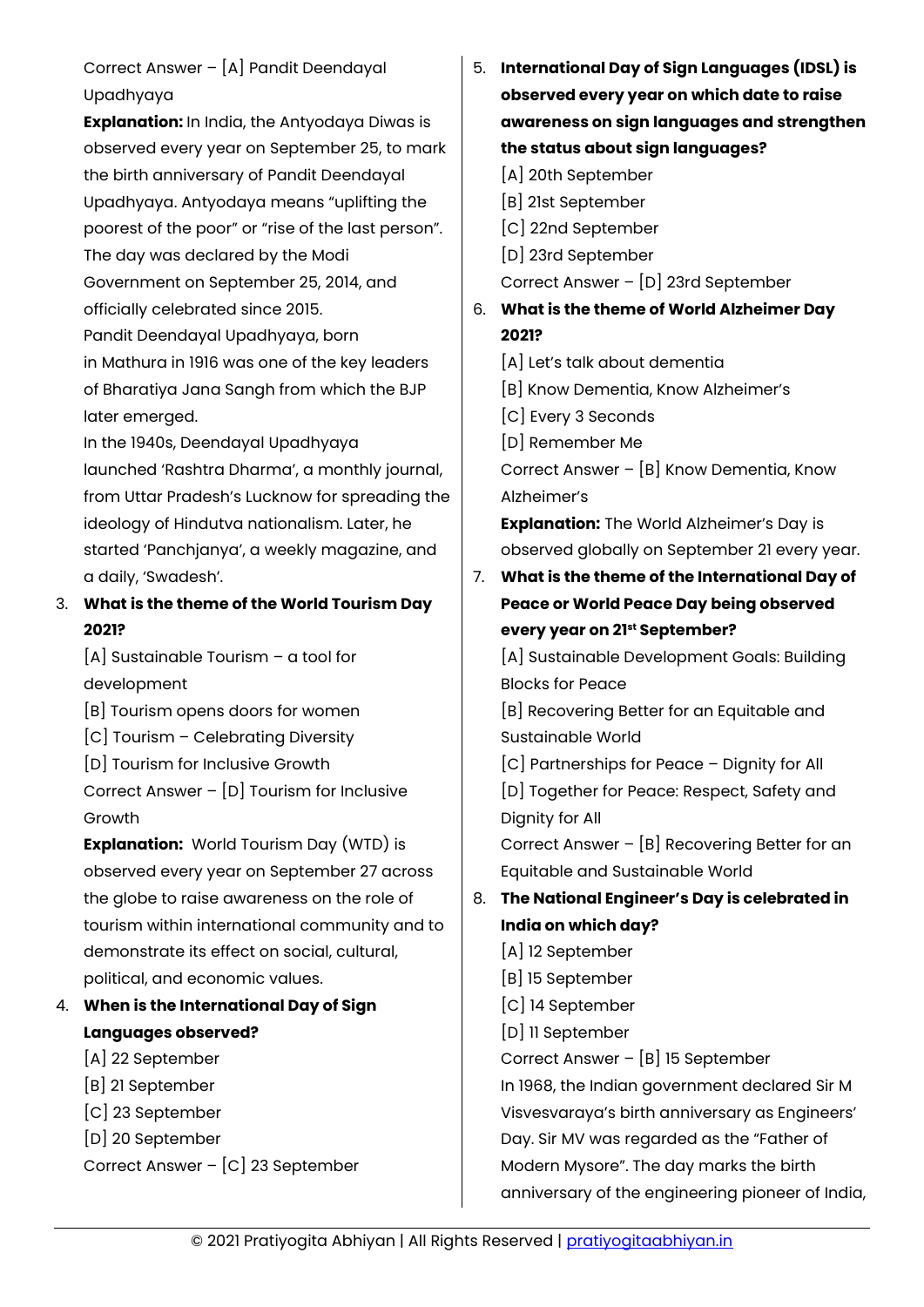Sir Mokshagundam Vishweshvaraya, (popularly known as Sir MV).He was awarded 'Bharat Ratna' for his exceptional contribution to the building of India in 1955. 9. **World Ozone Day observed every year on which date?** [A] 10th Aug [B] 16th Oct [C] 16th Sept [D] 10th Dec Correct Answer – [C] 16th Sept **Explanation:** September 16 was designated by the United Nations General Assembly as the International Day for the Preservation of the Ozone Layer. This designation was made on December 19, 1994, in commemoration of the date, in 1987, on which nations signed the Montreal Protocol on Substances that Deplete the Ozone Layer. 10. **Hindi Diwas or Hindi Day is observed every year on \_\_\_\_\_\_\_\_ to mark the popularity of Hindi as an official language of India.** [A] 10 September [B] 11 September [C] 12 September [D] 14 September Correct Answer – [D] 14 September **Explanation:** Hindi Diwas or Hindi Day is observed every year on 14 September to mark the popularity of Hindi as an official language of India. The language was adopted under Article 343 of the Indian Constitution. The first Hindi day was celebrated on 14th September 1953. 11. **When was World First Aid Day observed in 2021?** [A] 8 September [B] 9 September [C] 10 September [D] 11 September Correct Answer – [D] 11 September 12. **International Literacy Day is observed every year on \_\_\_\_\_\_\_\_\_\_\_.** [A] September 05 [B] September 06 [C] September 07 [D] September 08 Correct Answer- [D] September 08 **Explanation:** In 2021, the theme of International Literacy Day is 'Literacy for a human-centred recovery: Narrowing the digital divide'. 13. **The Canadian city of Burnaby has declared September 5 as \_\_\_\_\_\_\_\_\_.** [A] Sunil Jain Day [B] Gauri Lankesh Day [C] Danish Siddiqui Day [D] Najmul Hasan Day Correct Answer – [B] Gauri Lankesh Day **Explanation:** The Canadian city of Burnaby has declared September 5 as "Gauri Lankesh Day", as a tribute to the dead journalist on her death anniversary, her sister Kavitha Lankesh. 14. **World Coconut Day is observed every year on which date?** [A] 1st September [B] 2nd September [C] 3rd September [D] 4th September Correct Answer – [B] 2nd September